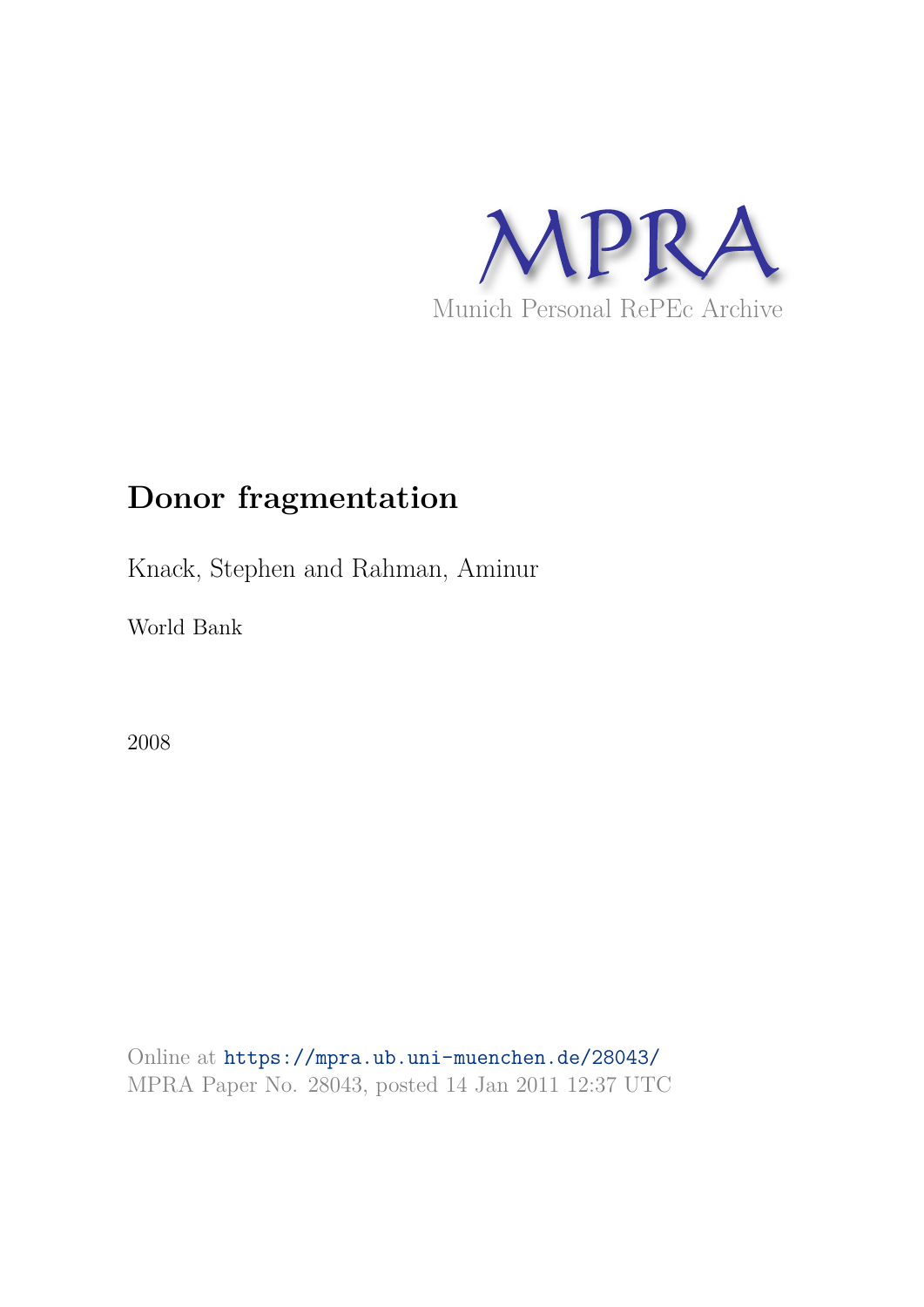## Donor Fragmentation

Stephen Knack\* and Aminur Rahman\*\*

\*World Bank, 1818 H St. NW, Washington DC 20433. E-mail: [sknack@worldbank.org.](mailto:sknack@worldbank.org)

 \*\*Foreign Investment Advisory Service, The World Bank Group. E-mail: arahman@ifc.org.

The authors are grateful to Virginia Yee for information on and assistance with the AiDA data base, and to Claudio Montenegro and Denis Nikitin for assistance with the OECD-DAC aid data. The conclusions of this work are not intended to represent the views of the World Bank, its Executive Directors, or the countries they represent.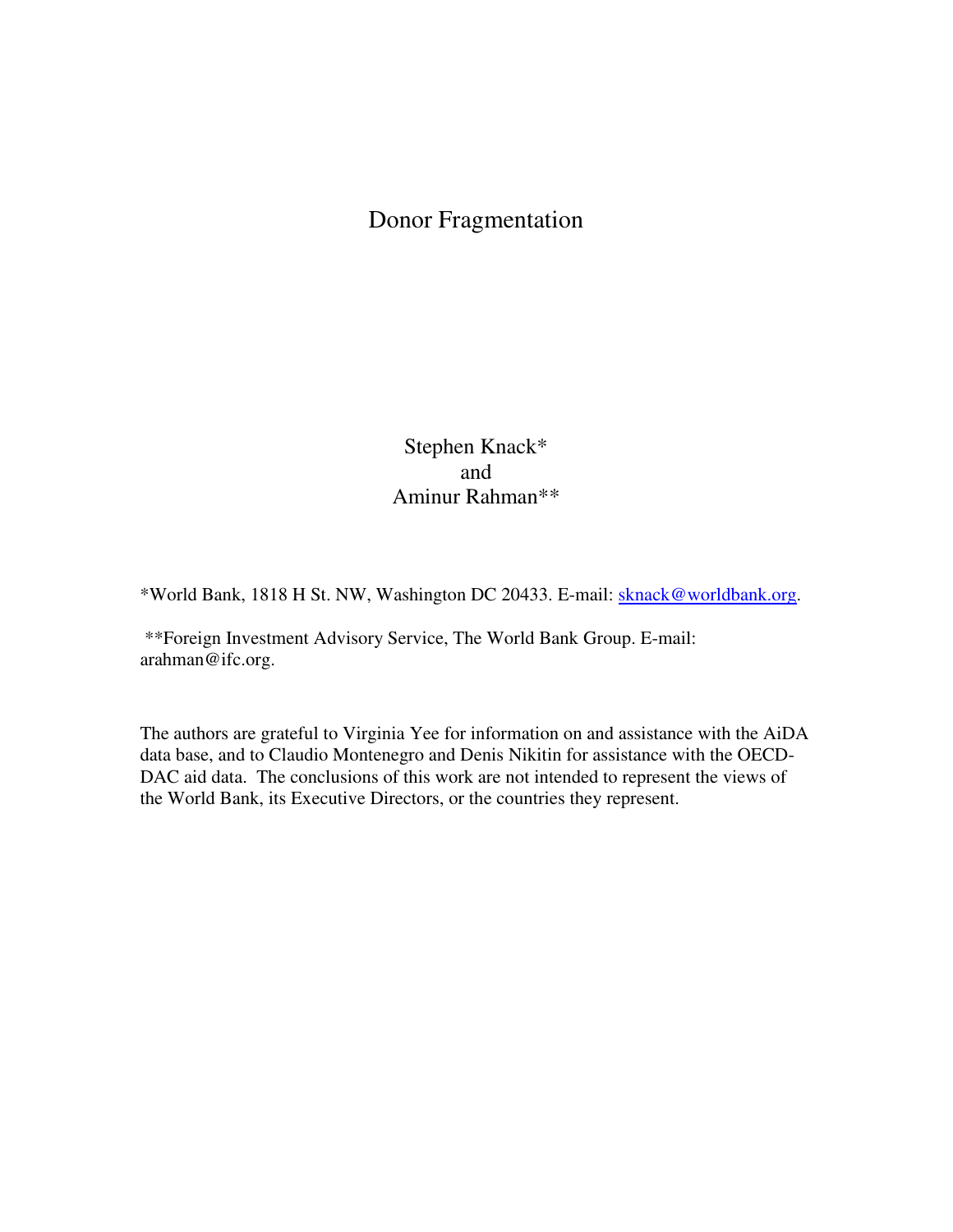#### **1. Introduction**

Every few years, there are calls to launch a "new Marshall Plan," whether for Africa, Central America, the ex-Soviet bloc countries, or to fight scourges such as HIV/AIDS. Most recently, Condoleeza Rice framed US plans for spreading democracy in the Middle East in terms of a "new Marshall Plan."

Why is the Marshall Plan analogy so popular? Because advocates for grand new aid initiatives must go back all the way to the 1940s for an example that was widely acknowledged as a success. Performance of aid programs for less-developed nations in recent decades is generally considered to be abysmal, even by many aid industry advocates and practitioners. What accounts for the difference in performance?

Today's aid recipient nations are certainly different from Marshall Plan beneficiaries in important ways. Despite wartime death and destruction, Western Europe had skilled labor, experienced managers and entrepreneurs, and a history of reasonably effective financial and judicial systems, and public administrations (Degnbol-Martinussen and Engberg-Pedersen, 2003: 288).

Donors are also different today, however. There are many, many more of them. Marshall Plan recipients had to deal only with a single donor, in contrast to the dozens of bilateral and multilateral agencies and hundreds of NGOs in the aid business today. "The Marshall Plan worked because there was one donor, the U.S., and the U.S. set up rules that ensured the Europeans would themselves take charge."<sup>1</sup> Marshall Plan aid was similar to a structural adjustment program (De Long and Eichengreen, 1993), but with conditions both fewer in number and more aligned with preferences of recipient governments than characterize many latter-day programs. Moreover, unlike much of

<sup>&</sup>lt;sup>1</sup> From Nancy Birdsall's "Foreword" in Kanbur and Sandler (1999).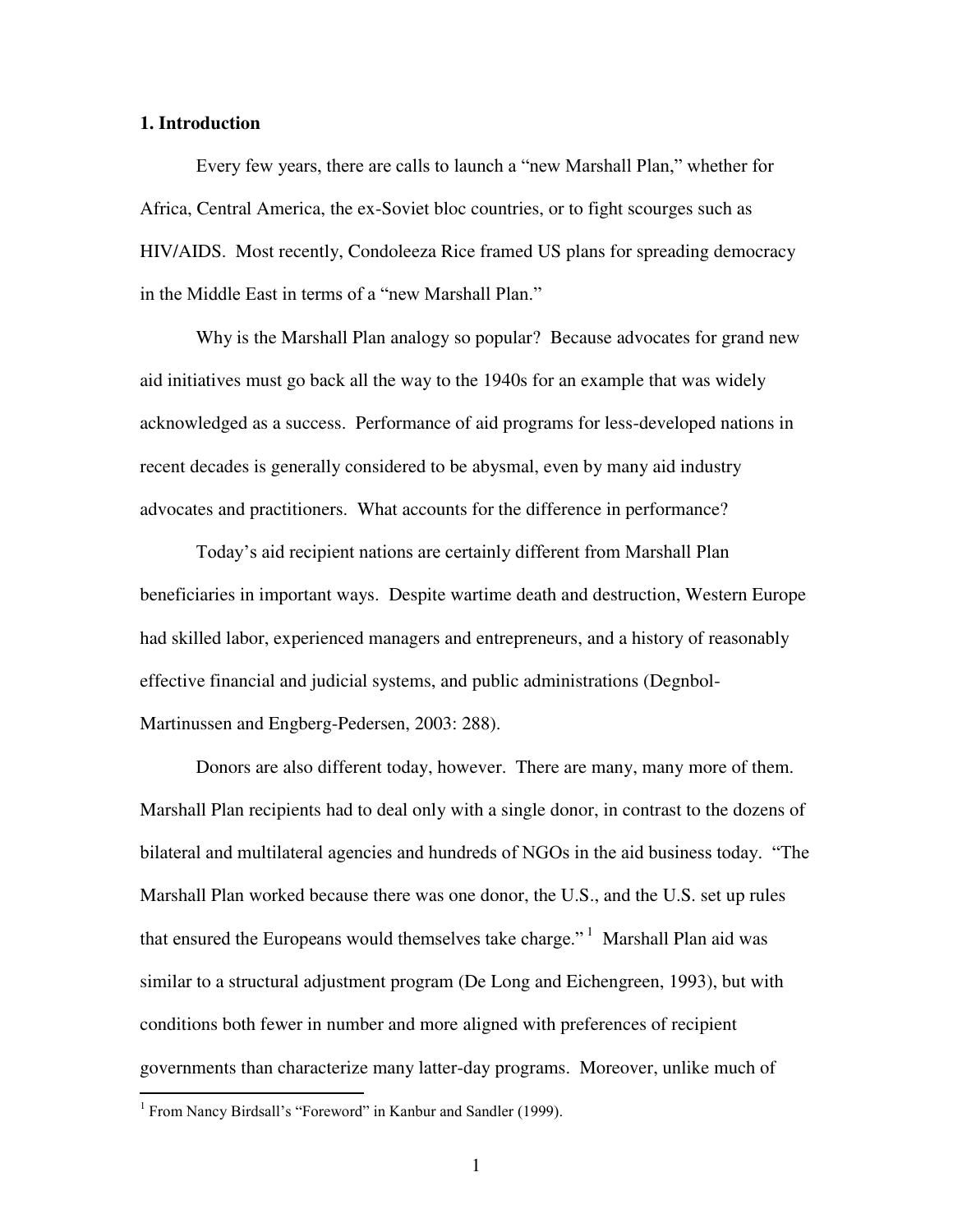today's aid, Marshall Plan loans were not disbursed in the form of hundreds of separate donor-managed projects in each recipient nation.

The success of aid programs in Taiwan, Botswana and Korea are also commonly attributed in part to the presence of a single or dominant donor (Brautigam, 2000; Azam, Devarajan and O'Connell, 2002). In contrast, most recent recipients of large amounts of foreign aid interact with dozens of donors, each with projects in a large and increasing number of economic sectors (World Bank, 2001). The UNDP Resident Representative in Lesotho in 1981 counted 61 donors financing 321 projects, in a country of only 1.4 million people (Morss, 1984). In 2002, there were 25 bilateral and 19 multilateral donors and about 350 international NGOS operating in Vietnam, accounting for over 8000 development projects (Acharya et al., 2003). In the typical African country, aid is provided by "some thirty official donors in addition to several dozen international NGOs…through over a thousand distinct projects and several hundred resident foreign experts" (van de Walle, 2001: 58). Thousands of quarterly project reports are submitted to multiple oversight agencies. Hundreds of missions monitor and evaluate these projects and programs annually in many recipients, and each mission expects to meet with key government officials and to obtain comments from officials on its reports (van de Walle and Johnston,  $1996$ .<sup>2</sup>

Why should aid may be more effective when delivered by a single (or dominant) donor? Where many donors -- each responsible for only a small part of development assistance – operate, responsibility is diffused. Any single donor has little reputational stake in success or failure of the recipient's development program (Belton, 2003). From the perspective of a recipient country's welfare, incentives for any one donor to shirk on

<sup>&</sup>lt;sup>2</sup> Tanzania in desperation recently imposed a temporary moratorium on donor missions.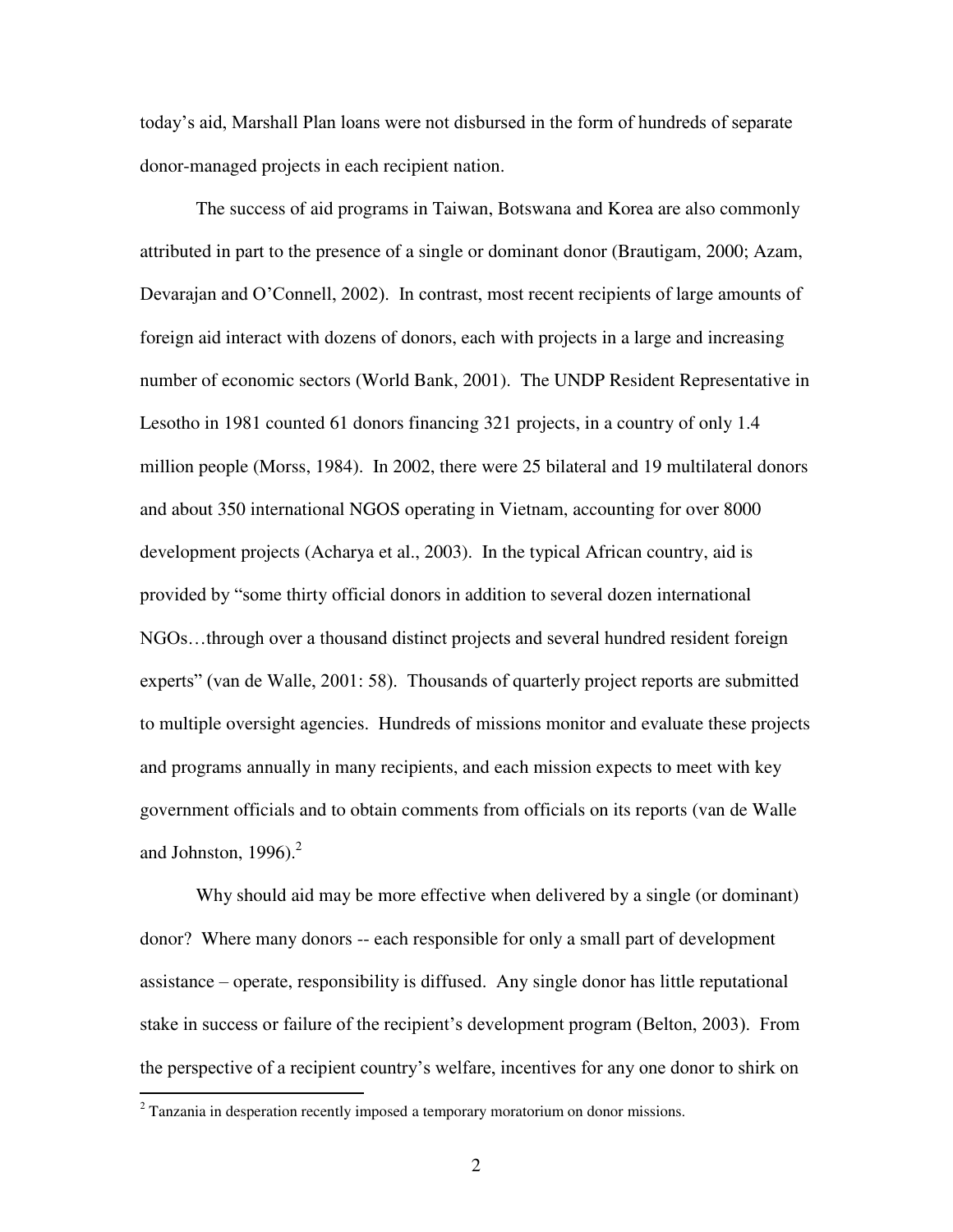activities that maximize overall development in favor of activities that contribute to donor-specific goals strengthen as the number of donors increases.

Donors' multiple and conflicting objectives exacerbate this basic collective action problem. Donors are undoubtedly in most or all cases concerned with development of the recipient country, but must trade this objective off against other goals as well, such as commercial and security objectives. Aid agencies additionally have the objective of maximizing their budgets, requiring them to satisfy key domestic constituencies in parliament – requiring in turn that they sacrifice development objectives when those inevitably sometimes conflict with the need to maintain good relations with domestic aid contractors and advocacy groups. To build domestic support for large aid budgets - particularly in donor nations such as the U.S. where voters tend to be more skeptical of the value of foreign aid – the impact of aid programs must be visible, quantifiable, and directly attributable to the donor's activities. These requirements often can be met only at the expense of reducing the actual developmental benefits from aid programs.

Costs associated with a proliferation of donors can be grouped into two broad categories. Some costs are felt immediately, with the burden falling primarily on the projects or sectors in question. Tying aid to the employment of donor-country contractors is a major example.<sup>3</sup> Also detracting from aid's value are transactions costs associated with numerous and diverse donor rules and procedures for managing aid projects and programs, different languages and fiscal calendars, etc. (see Berg, 1993: 81; UNDP, 2003: 148).4

<sup>3</sup> This practice is estimated to reduce aid's real value by between 15% and 30% (Jepma, 1991). 4 In Vietnam, it took 18 months and the involvement of 150 government workers to purchase five vehicles for a project funded by several donors with diverse procurement policies (World Bank, 2003). In Bolivia, five donors sponsoring a single poverty survey each required separate financial and technical reporting,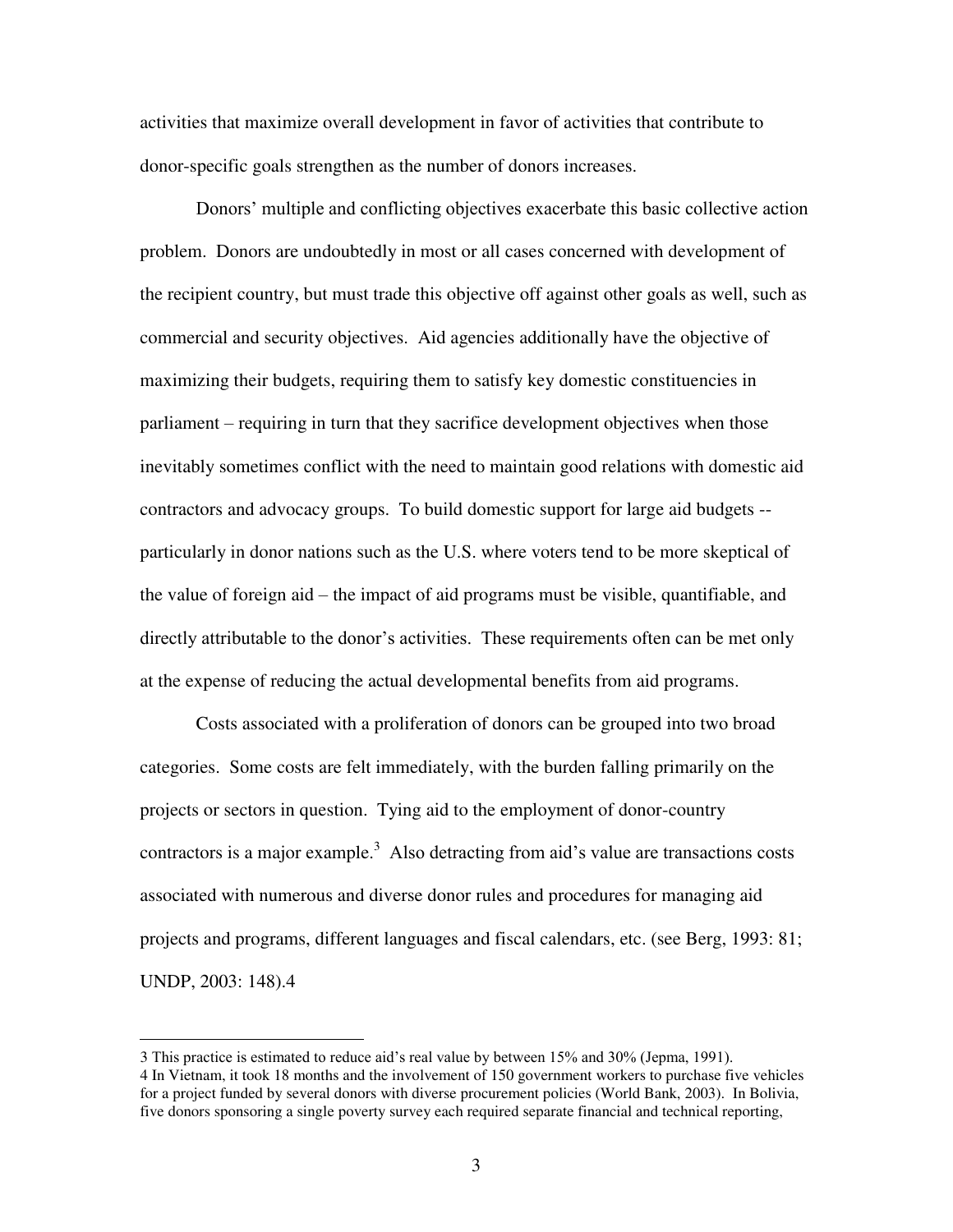The second category of costs is more insidious and long-lasting, involving donor practices that tend to undermine the quality of governance or retard the development of public sector capacity. A few examples of these practices include providing aid through projects rather than through budget support, bypassing central government units (for example, by the use of project implementation units), relying on expatriates instead of subsidizing "learning by doing" by hiring local staff, and funding investment projects that in the aggregate imply unrealistically high recurrent expenditures in future years – so that roads are often built but not repaired, and schools are built but not staffed (Brautigam, 2000). Donors engage in these practices to increase the visibility of their efforts and the short-term appearance of success for their individual projects, at the expense of coherent policy making and capacity building in the recipient country's public sector (World Bank, 1998: 84). It is well-known in the aid business that however successful a project appears on its own terms, it will have little or no sustained impact in a poor sector-policy environment, and where it is not integrated into other donor-funded or government projects (Easterly, 2003: 7; Kanbur and Sandler, 1999: 29). However, where there are numerous donors, any one of them would gain only a small share of the total benefits, in terms of project success, from devoting resources to improving administrative capacity in the country, and would be subsidizing the success mostly of other donors' projects.

 Shifting this discussion from conceptual arguments and anecdotes toward systematic measurement and testing, the next section introduces measures of the degree of donor fragmentation in aid recipient countries. Using these measures, section 3

leading the government official assigned to the project to spend nearly as much of her time meeting these requirements as in undertaking the actual survey (World Bank, 2003). "Country analytic work" (e.g. poverty assessments, public expenditure reviews, governance and investment climate assessments) sponsored by donors is often duplicated, with authors of these reports often unaware of each other's work (OECD, 2003: ch. 2; Easterly, 2003: 15).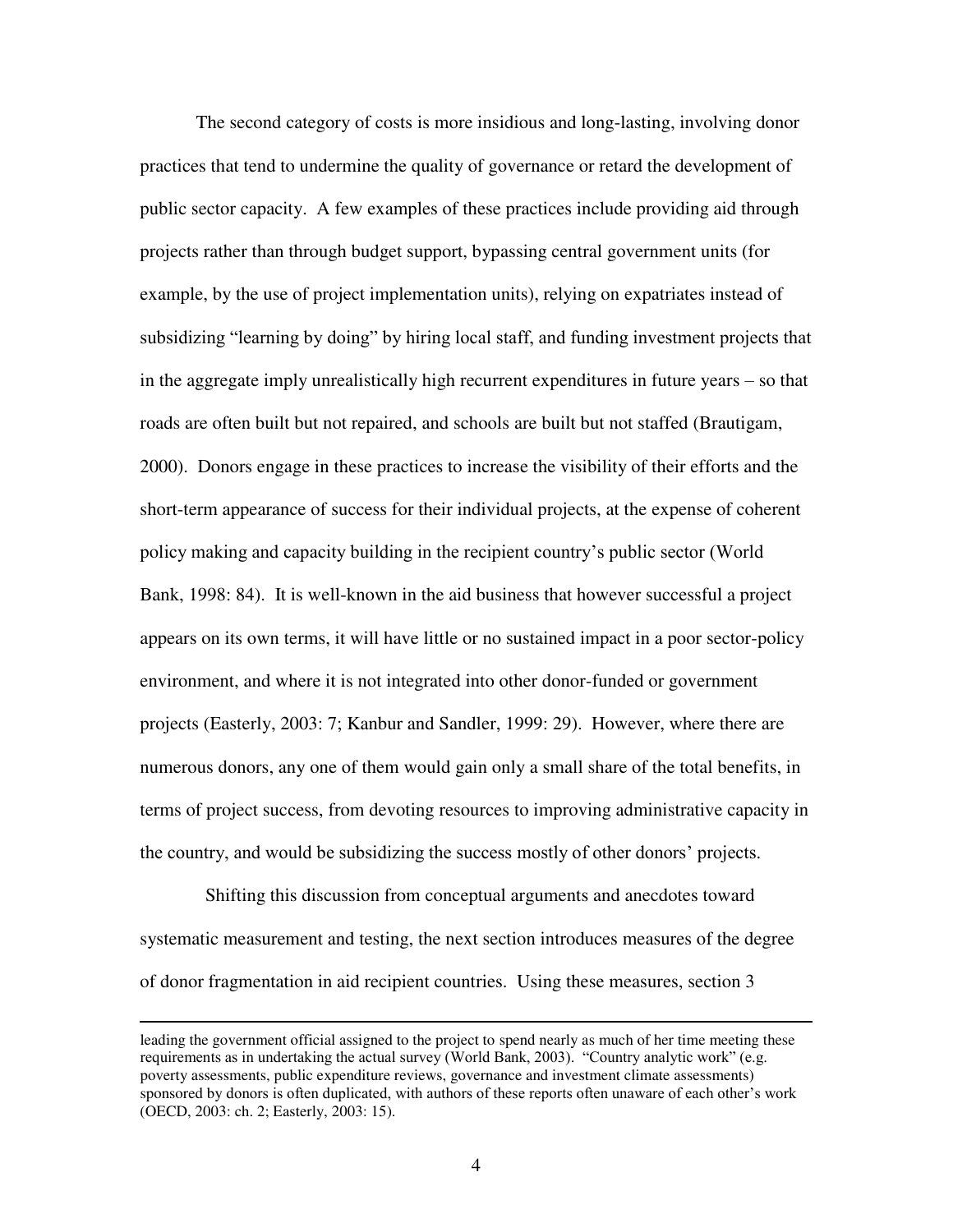describes several pieces of cross-country evidence, suggesting that fragmentation may reduce quality of the public administration in aid recipients, distort public expenditure allocations, and impair progress on public budgetary management reform efforts.

#### **2. Measuring Donor Fragmentation and Project Proliferation**

Two different data sources can be used for constructing useful measures of donor fragmentation and project proliferation. A breakdown of annual disbursements of official development assistance (ODA) by various bilateral and multilateral donor agencies, treating the various UN agencies as separate donors, is provided in OECD (2004). From these data, an index of donor fragmentation can be calculated for each aid recipient country, for each year, by summing the squared shares of aid over all donor agencies and subtracting the resulting Herfindahl index from 1, to form an index for which higher values reflect greater fragmentation of aid.<sup>5</sup> Values for this index increase with the number of donors providing aid to the country, and with greater equality of aid shares among donors, reflecting the absence of a dominant donor.

During the year 2000 among recipients of substantial amounts of aid, fragmentation averages about .7. Values were lowest for Jordan (.21) and Zimbabwe (.25). Many African countries had values above .9, including Mozambique (.91), Ethiopia (.92), Lesotho and Cape Verde (.93).

Year-by-year changes in this fragmentation index, averaged over all countries, show an upward trend from 1975 onward (figure 1). This increase largely reflects an increase in the number of DAC donors. For example, the European Bank for Reconstruction and Development (EBRD) was founded in 1991, to aid the transition

 $5$ O'Connell and Saludo (2001) compute Herfindahl indexes of donor concentration for aid recipients in Africa in the 1990s using the DAC data.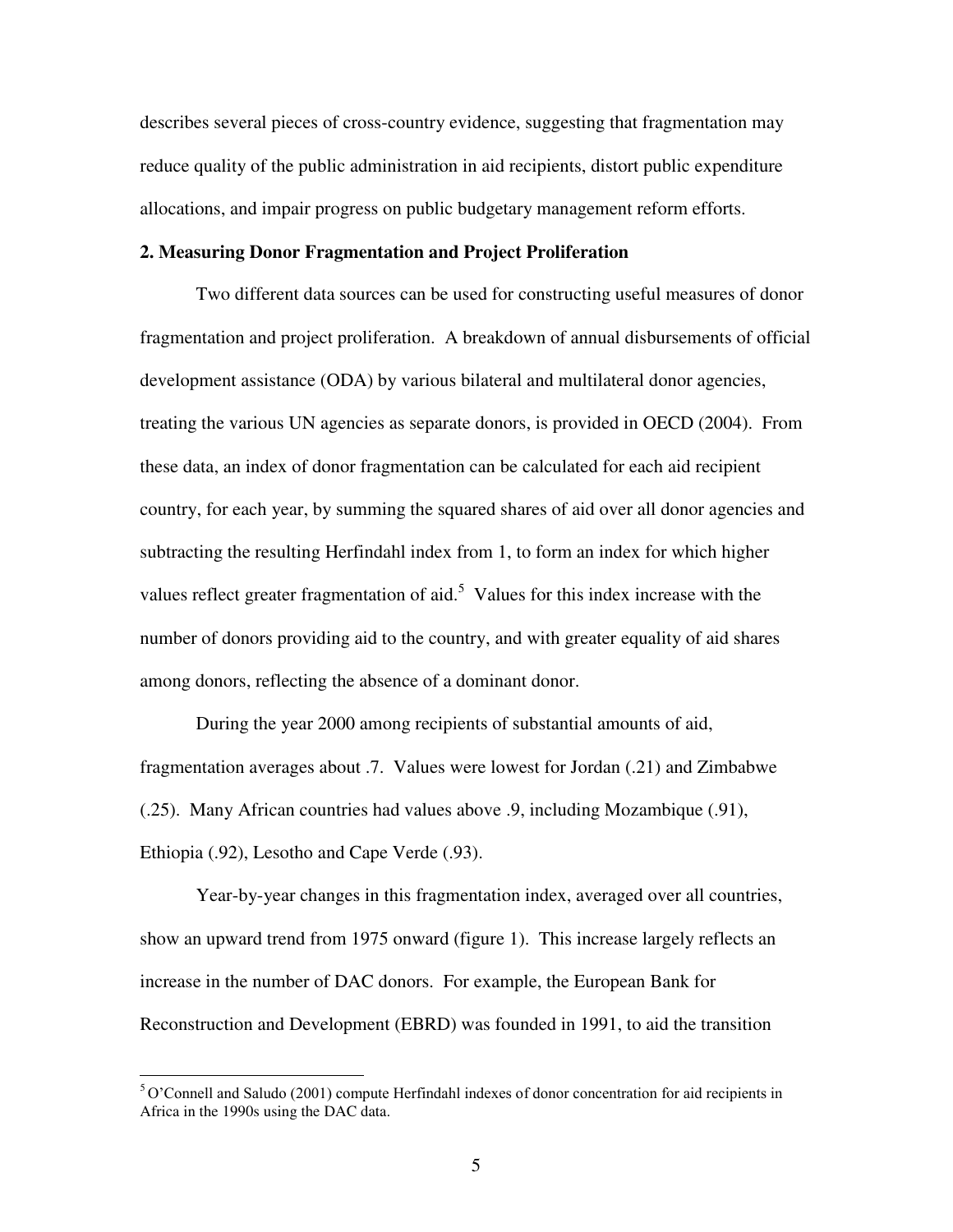economies in Eastern Europe and former Soviet Union. Over time, some aid recipients such as Greece and Portugal became donors.<sup>6</sup>

In addition to the DAC disbursements data, the Development Gateway's AiDA (Accessible Information on Development Activities) data base is used to construct an alternative fragmentation index. This source contains records provided by the DAC and other sources on hundreds of thousands of investment projects and other activities financed by various donor agencies.<sup>7</sup> A count of projects sponsored by each donor can be made. From these counts, a fragmentation index is computed from donors' shares of projects. Fragmentation indexes were computed two different ways, first treating each agency or department as separate donors (for example, USAID and USDA), and second, treating each funding nation (e.g. the USA) or multilateral institution as a single donor. The mean for the first index is (by construction) somewhat higher, but the two indexes turn out to be nearly perfectly correlated. For this project-based fragmentation index for the post-1990 period, values range from .07 for Suriname to .90 for Niger and Mongolia, and .92 for Turkey.

 The fragmentation indexes calculated from project counts in AiDA provide a somewhat different picture of donor fragmentation across countries than does the index calculated from DAC aid volumes. The latter, averaged for the 1990s, is correlated at only .44 with indexes based on projects with start dates in the 1990s. The two types of indexes are not directly comparable, however. First, the DAC data used include only ODA, while the AiDA data base also includes some non-concessional loans. Second, it is more difficult to pin down relevant dates for the projects data. About 60% of all

<sup>6</sup> The trend in this measure may overstate the increase in donor uncoordination, however, as budget support and the prevalence of sector-wide approaches has increased somewhat in recent years.

<sup>7</sup> See http://aida.developmentgateway.org/AidaHome.do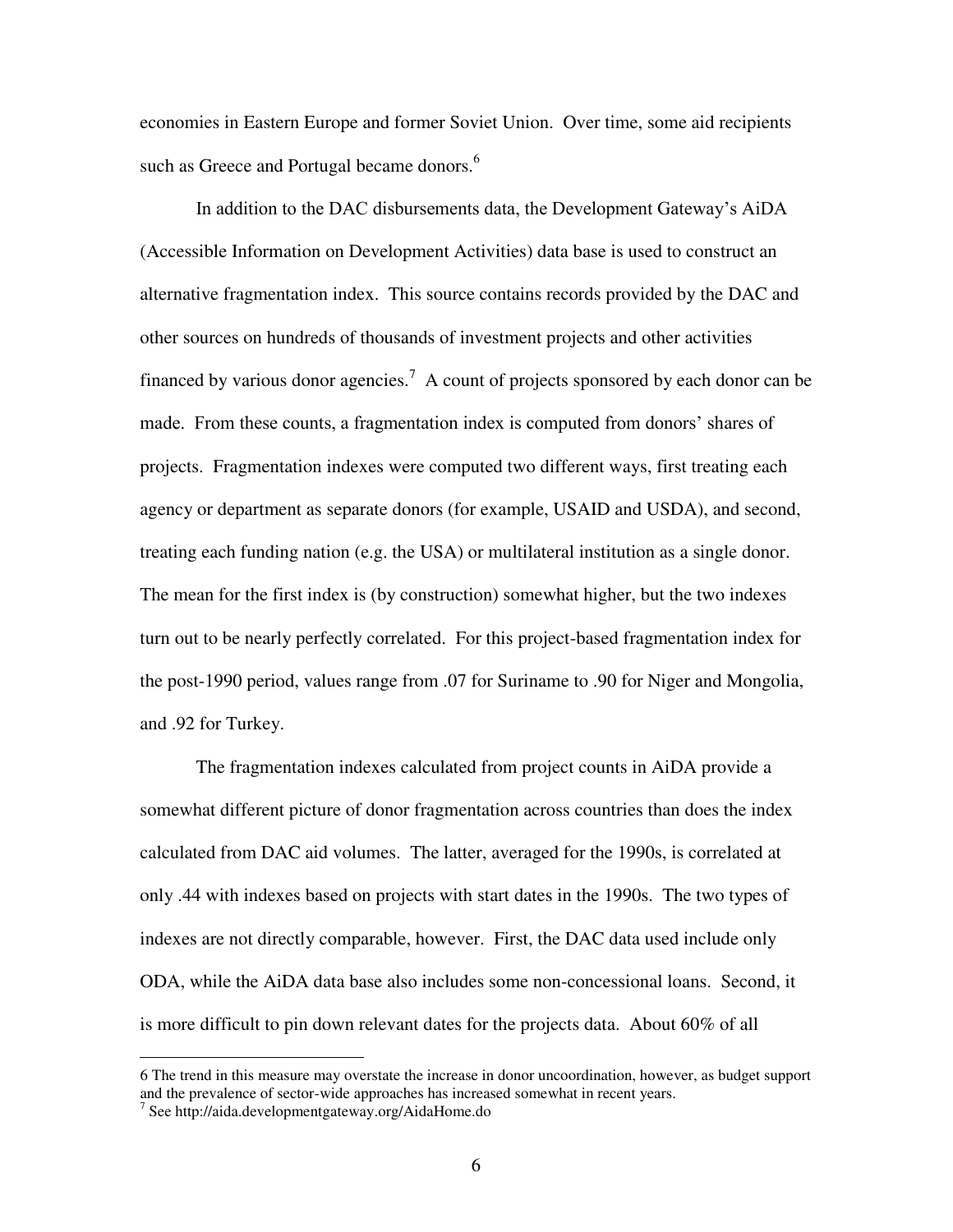activities included in AiDA lack project start and end dates. Indexes computed for any given sub-period, such as the post-1990 period, require dropping all projects without start dates. Particularly for years prior to 1987, such indexes will therefore be based on very incomplete project data.<sup>8</sup> Unlike the case using the DAC disbursements data, AiDA cannot be used to generate annual fragmentation values at all. However, it is likely that fragmentation is fairly stable across countries over time; e.g. the fragmentation indexes for 1982 and 1997 based on DAC aid volumes are correlated at .87. An index based on all AiDA records (some dating to the late 1940s) is correlated with one based on activities with start dates of 1990 or later at .81.

 Certain caveats apply equally to interpretation of both sets of fragmentation measures. Most notably, a donor's expenditure share or project count share will not always accurately reflect its level of involvement and influence in a recipient's development program. Both the DAC- nor AiDA-based indexes measure only donors' ―market shares.‖ One donor may undertake its activities in ways that are less intrusive and less institutionally corrosive than another donor with a similar share of aid.

 Fragmentation can be computed for different aid sectors, such as education, health, and water, because projects (in AiDA) and aid commitments (but not disbursements, in the DAC data) are coded by sector. A high level of fragmentation overall is in principal consistent with donor specialization and hence low fragmentation in individual sectors. Mean levels of fragmentation in fact are somewhat -- but not dramatically -- lower within individual sectors. However, in countries where fragmentation overall is high, fragmentation within sectors also tends to be high.

<sup>&</sup>lt;sup>8</sup>The number of projects with start dates for 1987 is five times the number for 1986, and the number doubled from 1994 to 1995, suggesting that some donors failed to report start dates until recently.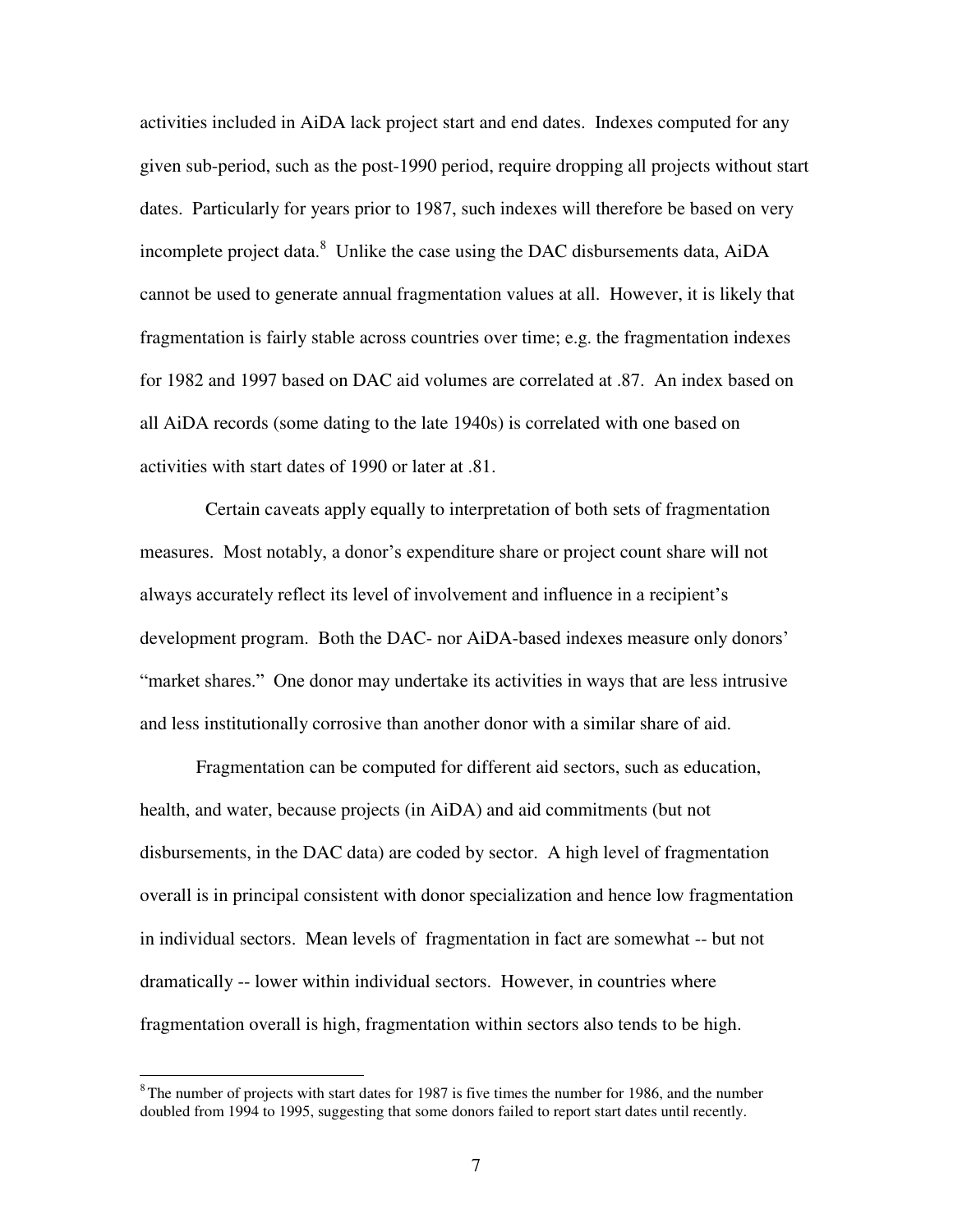The AiDA data base can also be used to construct a project proliferation measure, from the total count of projects recorded in a period (with or without adjusting for size of the recipient country), subject to the limitations noted above. Table 1 lists the ten countries with the largest number of projects with start dates after  $1990.<sup>9</sup>$  Larger countries, unsurprisingly, tend to have more projects. The correlation between (log of) 1990 population and (the log of) projects is .62. Also not surprising, fragmented aid tends to be associated with project proliferation: the DAC-based and AiDA-based fragmentation indexes for the 1990s are each correlated at about .51 with (the log of) the number of projects with start dates of 1990 or later. This relationship remains very strong controlling for population.

#### **3. Where is Aid More Fragmented?**

 Table 2 reports mean levels of fragmentation and project counts (for 1990 and later) for various country groups. Donor fragmentation and project proliferation tends to be more extreme in low-income than in middle-income aid recipients. By region, Latin America and East Asia/Pacific stand out for having lower rates of fragmentation. Both project counts and fragmentation measures are highest in South Asia; an obvious hypothesis is that this has something to do with the average size of countries and low average incomes in this region, which includes India, Bangladesh and Pakistan.

 Table 3 reports regressions of country-level fragmentation and project counts on aid/GNI, per capita income, country size, and as et of regional dummies (with sub-Saharan Africa as the reference category). The partial effect of aid levels on the AiDAbased fragmentation variables is insignificant (equations 1 and 2). Aid is actually

<sup>&</sup>lt;sup>9</sup> These counts of projects with post-1990 start dates were obtained from Virginia Yee of the Development Gateway in 2002. Updated counts presumably would be substantially higher.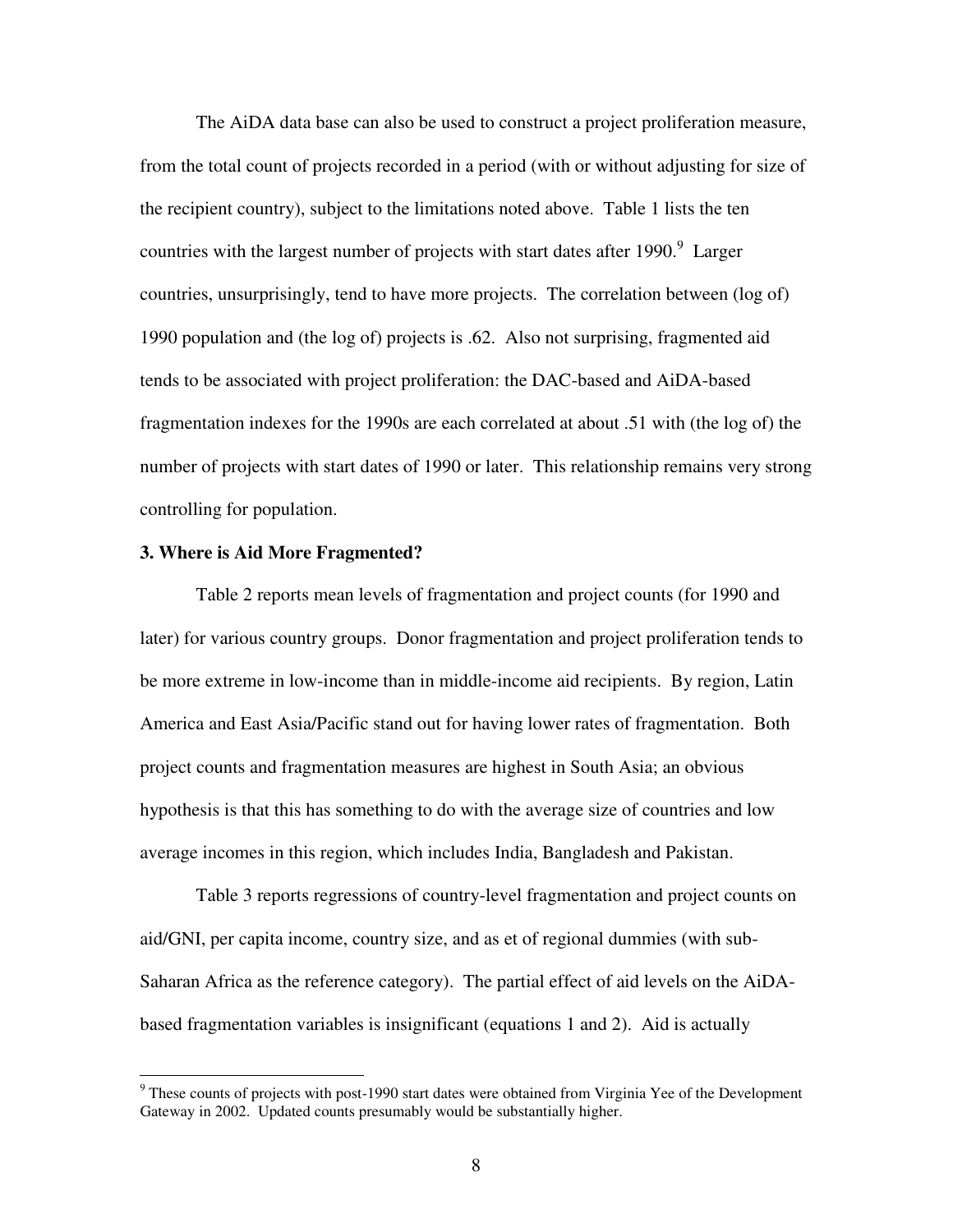negatively related to fragmentation averaged over 1990-2001 as measured by DAC disbursements (equation 3). As expected, aid is positively and significantly associated with project counts (equation 4).

 Per capita income is significantly related only to the disbursements-based fragmentation measure, with higher incomes associated with lower fragmentation (equation 3). Some but not all fragmentation measures are positively and significantly associated with country size (equations 1-3). Other things (including aid/GNI) equal, larger countries have more projects (equation 4).

 Even with the control variables, the same two regions -- Latin America/Caribbean and East Asia/Pacific – stand out for their lower rates of fragmentation. Latin America however has significantly more projects than otherwise predicted by country size, and aid and income levels (equation 4). East Europe/Central Asia stands out for its high fragmentation values (equations 1 and 2). The South Asia dummy is insignificant in every case: the high average rates of fragmentation and project proliferation for these countries in Table 2 are explained very well in Table 3 by their large populations, and to a lesser extent by their relatively low incomes and aid/GNI levels.

#### **4. Does Fragmentation Matter? Cross-Country Evidence**

#### *Poaching*

Pressures to show tangible results for their projects commonly leads donors to pay salary supplements to the more talented local staff. This practice distorts incentives for civil servants to turn their attention away from their other responsibilities—even those with greater impact on development--and towards the donor's projects (Arndt, 2000: 166-

9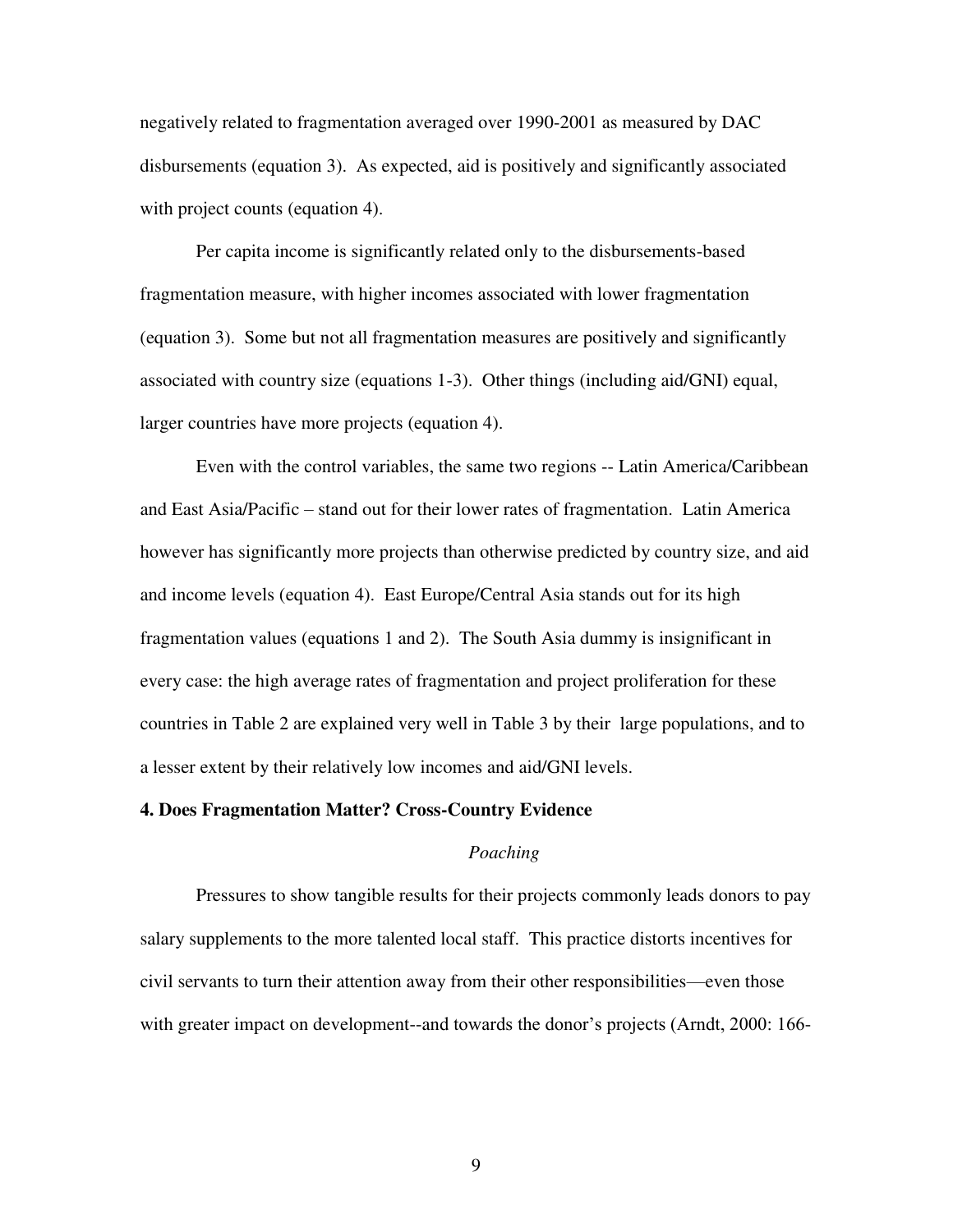7).<sup>10</sup> It also creates incentives for officials to protect and extend aid projects from which they benefit, regardless of their merit, and to help perpetuate the practice of spending aid funds in the form of independent projects rather than in the form of coordinated, sectorwide programs or budget support (Acharya et al., 2003). Examples of these problems are prevalent in Africa.

In Niger, for instance, the majority of NGOs appear to be operated by moonlighting civil servants and ex-ministers of cabinet. In several cases, high-level officials left government to create NGOs in order to receive donor support that had once gone to the official's ministry (van de Walle, 2001: 165).

In Malawi and other southern African countries, doctors and nurses are leaving public hospitals and clinics in droves, "to take more lucrative positions in foreign-funded HIV-

AIDS programs" (Burkhalter, 2004). Fallon and da Silva (1994: 98) write of

Mozambique:

Donor-driven competition for skilled personnel is creating immense problems for government. The preoccupation of many donors with ensuring that their local administrations have a full complement of qualified staff and with securing, at all costs, the manpower required to implement their projects is depriving the government of the capacity to effectively manage its administration.

In this spirit, Knack and Rahman (2003) write down a simple formal model of

donors' choices regarding whether or not to "poach" the better-qualified civil servants to

run their own projects. A competent government bureaucracy increases the returns to all

donor-run projects, but in maximizing the likelihood of success in their respective

projects, each donor treats the government bureaucracy as a common-pool resource.

Where there are fewer donors, each with a larger share of projects adversely affected by

 $\overline{a}$  $10$  In Malawi some years ago, 33 of the 36 permanent secretaries attended a week-long meeting to discuss the EU's aid program. This level of participation was achieved by paying them the same daily rate as Brussels staff on mission. "The EU had bought the government for a week – doubtless on the agenda was the government's inability to implement its policies" (private correspondence with World Bank specialist on African civil services).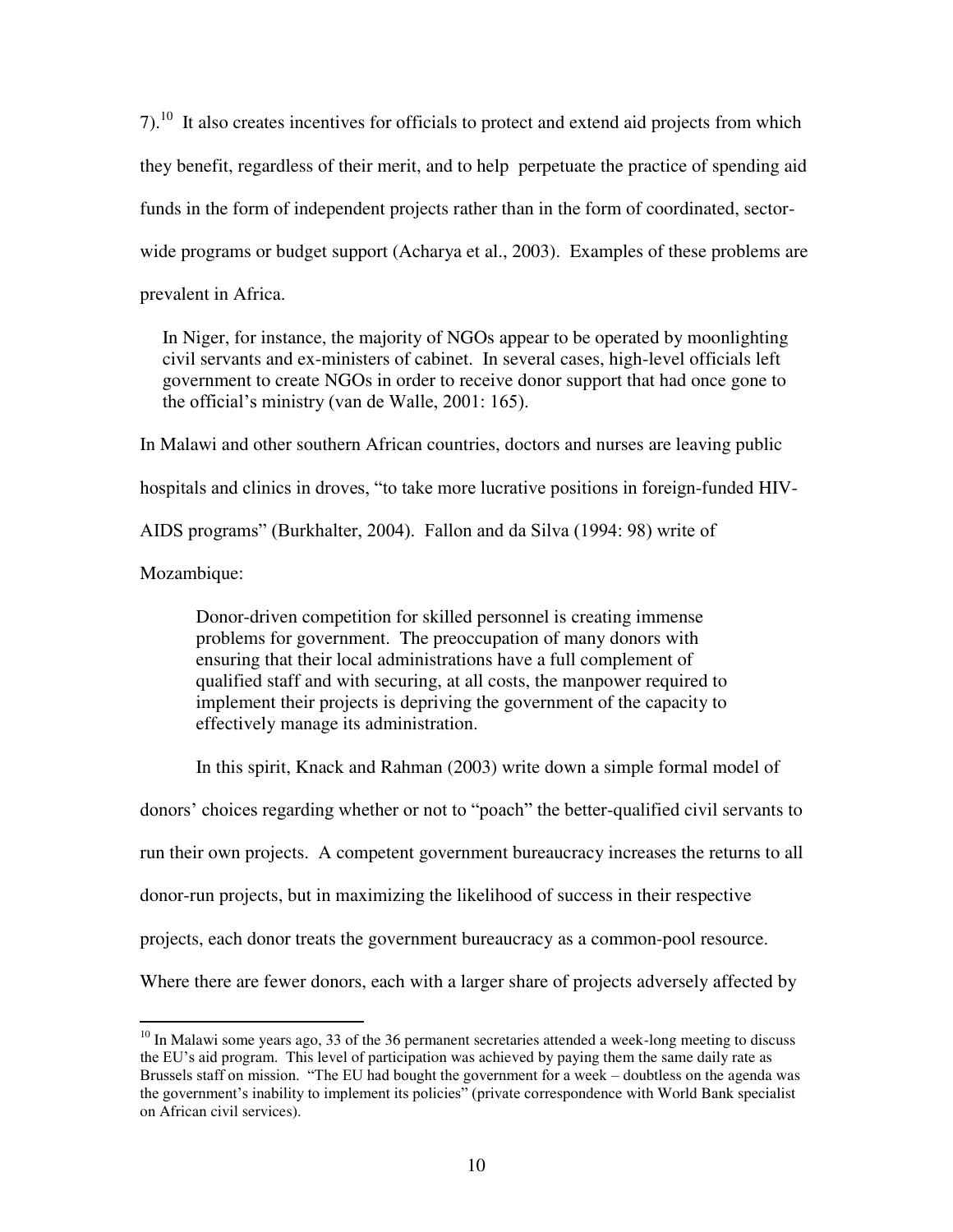deteriorating administrative capacity, the external costs from poaching may be sufficiently high for an individual donor to influence its decision.

The model predicts that bureaucratic quality will erode more in recipients with greater donor fragmentation, i.e. with a larger number of donors each with a smaller share of the project market. Bureaucratic quality can be measured by a subjective index available for most countries from the International Country Risk Guide (ICRG), over the 1982-2001 period. Controlling for aid/GNI, the initial level of bureaucratic quality, the length of the interval over which ICRG data are available for each country, population growth, and per capita income growth, Knack and Rahman (2004) find that donor fragmentation is associated with larger declines (or smaller improvements) in bureaucratic quality. Figure 2 depicts the partial relationship between fragmentation (measured by the AiDA project counts) and changes in bureaucratic quality for sub-Saharan Africa, the most aid-intensive region.

#### *Public Expenditures*

Greater donor fragmentation, implying reduced donor accountability, can increase the risk of uncontrolled investment spending. A donor with a small share of the aid market in a country is less likely to be concerned about whether future recurrent spending implied by today's investment projects are sustainable, and about whether the projects are mutually consistent. It is more likely to bypass the central finance and planning ministries to work directly with line ministries or local governments which view future budgets as a common resource pool (Brautigam, 2000).

Unless aid is fully fungible, more aid can be expected to raise capital expenditure as a share of total public spending. The arguments here imply that this tendency should

11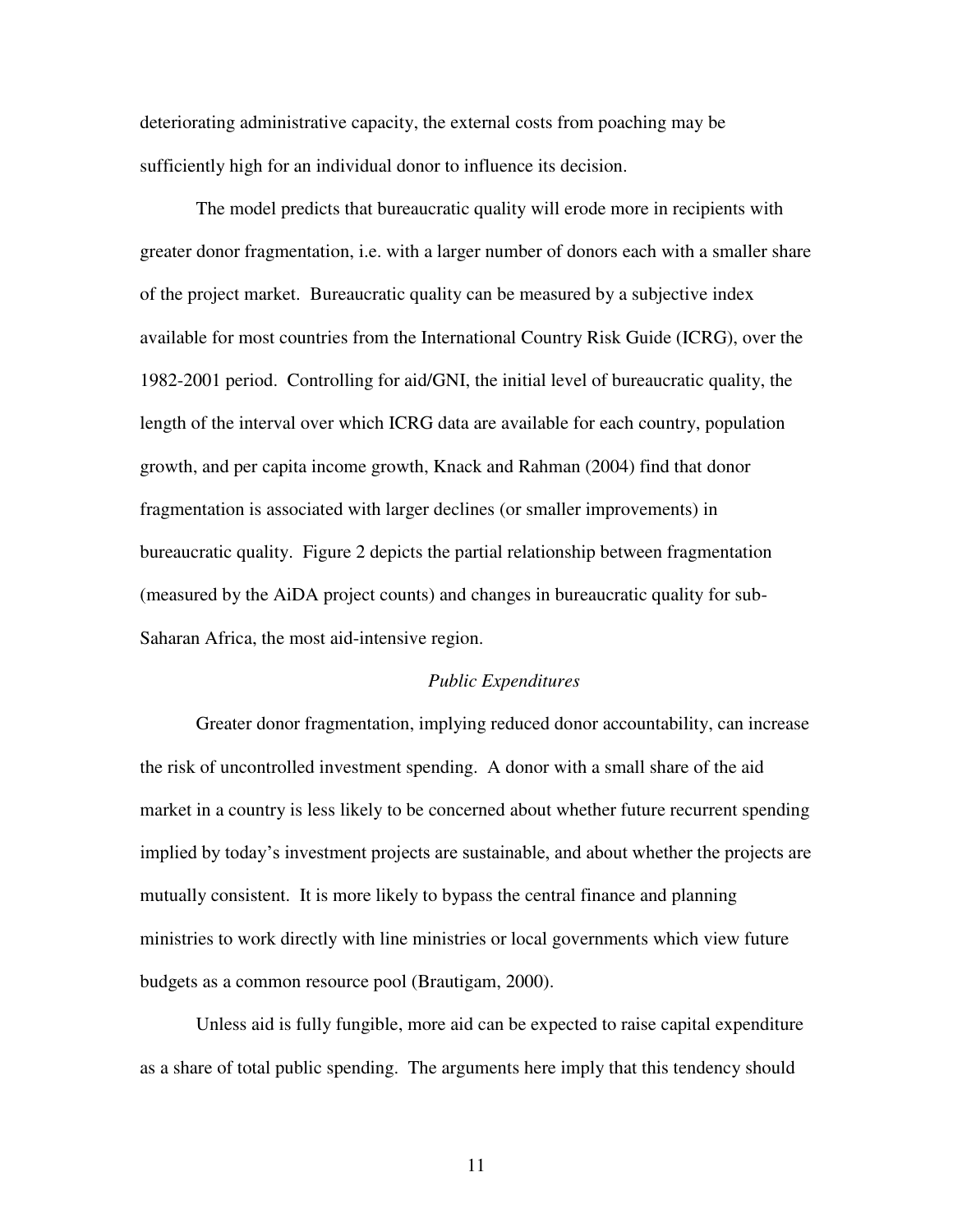be stronger where donor fragmentation is greater. Equations 1 and 2 of Table 4 test this proposition using cross-country annual data for the period 1975-2001. Control variables include per capita income, population, and a time trend.<sup>11</sup> In both random (equation 1) and fixed (equation 2) effects estimation, the interaction term aid x fragmentation has a positive and significant coefficient as expected. The mean value for capital expenditure in the sample is about 22% of central government spending. The insignificant coefficient on the fragmentation term indicates that when aid/GNI is near 0, the level of fragmentation unsurprisingly has no significant effect on capital spending. This effect increases significantly as aid increases, however. For aid/GNI of about 10% (a threshold exceeded in about 1/6 of the observations), an increase in fragmentation from .4 to .9 is associated with an increase of about 2 percentage points to the capital spending share.

Fragmentation can also free donors to target their aid to more "fashionable" sectors that appeal to home-country constituencies. In recent years, education and health have emerged as the clear fashionable sectors among most donors, in part because of their more apparently direct impacts on poverty reduction, which has displaced growth and other objectives as the primary motive of aid for most major donors.<sup>12</sup>

Equations 3 and 4 test the hypothesis that the share of aid targeted to the fashionable sectors, education and health, is higher where fragmentation is higher. The hypothesis is supported in the random effects test in equation 3. Each .1 increment in fragmentation is associated with an increase of nearly 0.5 percentage points in the share of aid targeted at health and education. This is a fairly large effect, relative to the sample

<sup>&</sup>lt;sup>11</sup> Results on fragmentation are unchanged when year dummies are substituted for the linear time trend variable.

 $12$  The positive and significant coefficients on the time trend variable in equations 3 and 4 reflects the increased popularity of social sector aid over time among donors.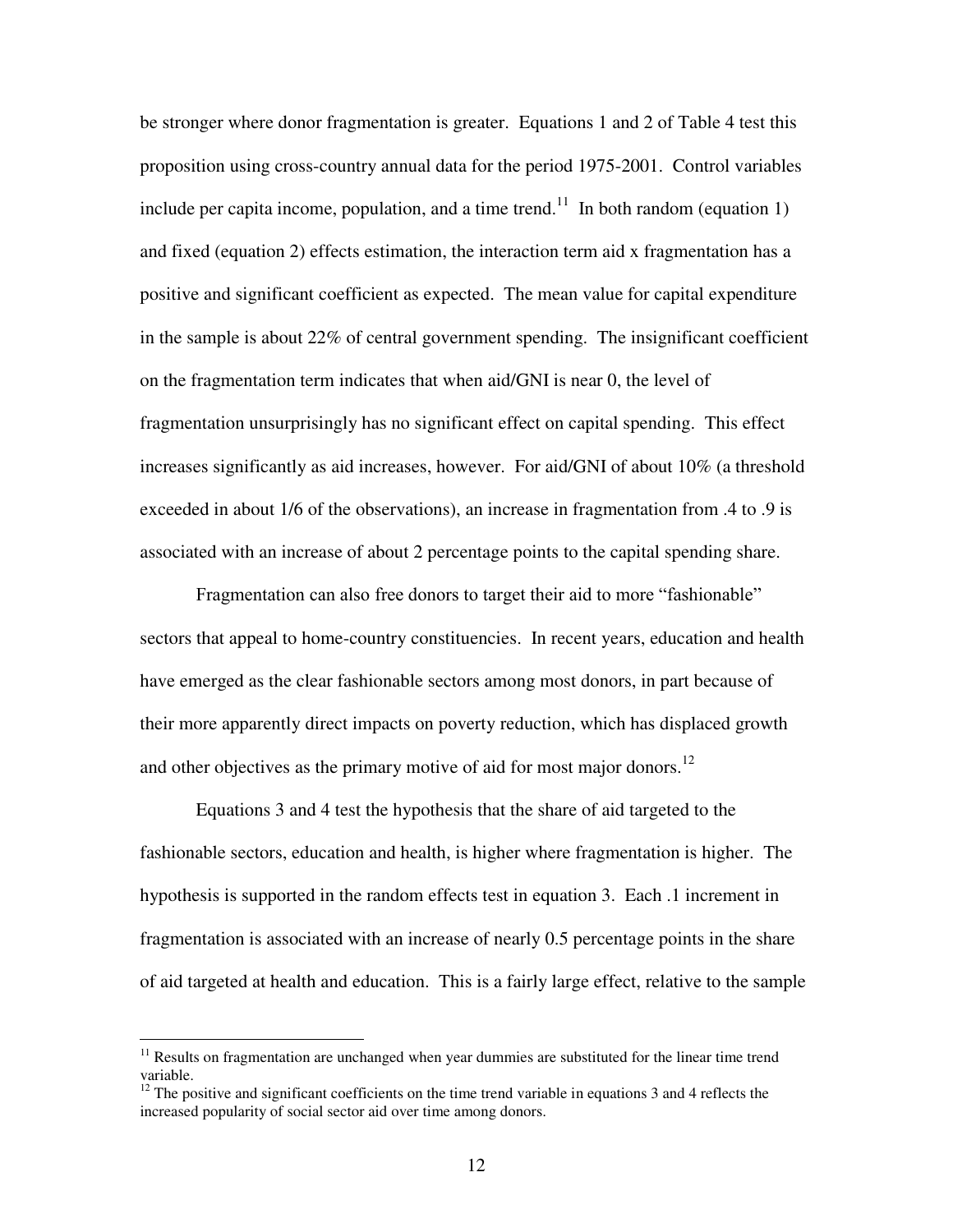mean of 11.5% of aid going to those sectors. Fragmentation is not significant in the more demanding fixed effects test of equation 4, however, in which estimates are influenced only by within-country variation over time.

#### *Public Budgetary Management Reform*

 Even where recipient countries are committed to public sector reform programs advocated by donors, fragmentation can impair progress if donors' ideas of "best practice" vary at all, or if donors are each responsible for only a small part of the overall reform program. As part of the HIPC debt relief initiative, 24 HIPC countries agreed to participate in an IMF-World Bank assessment of their public budgetary systems. With assistance from these institutions, countries agreed to "action plans" to address various weaknesses that were diagnosed in these systems, with the goal of improving donors' confidence that debt relief would be used by recipient governments for worthy povertyfighting purposes. In some countries, a very small number of donor agencies were involved in these budgetary reform efforts, while in other countries numerous donors provided technical support and advice. A systematic review found that, controlling for other factors, more progress was made on budgetary reform in countries with fewer donors "helping" them (IMF/World Bank, 2004).

#### **5. Conclusions**

 $\overline{a}$ 

If fragmentation has damaging consequences, why aren't more recipients more selective about the aid they accept? In principal, aid recipient governments can take measures to prevent the inefficiencies associated with competitive donor practices, either by refusing some aid<sup>13</sup> or by attempting to reduce the number of donors active in the

<sup>&</sup>lt;sup>13</sup> Uganda's stated policy is to decline all offers of stand-alone donor projects (OECD, 2003: 121). Eritrea also has a reputation for being highly selective about accepting aid offers.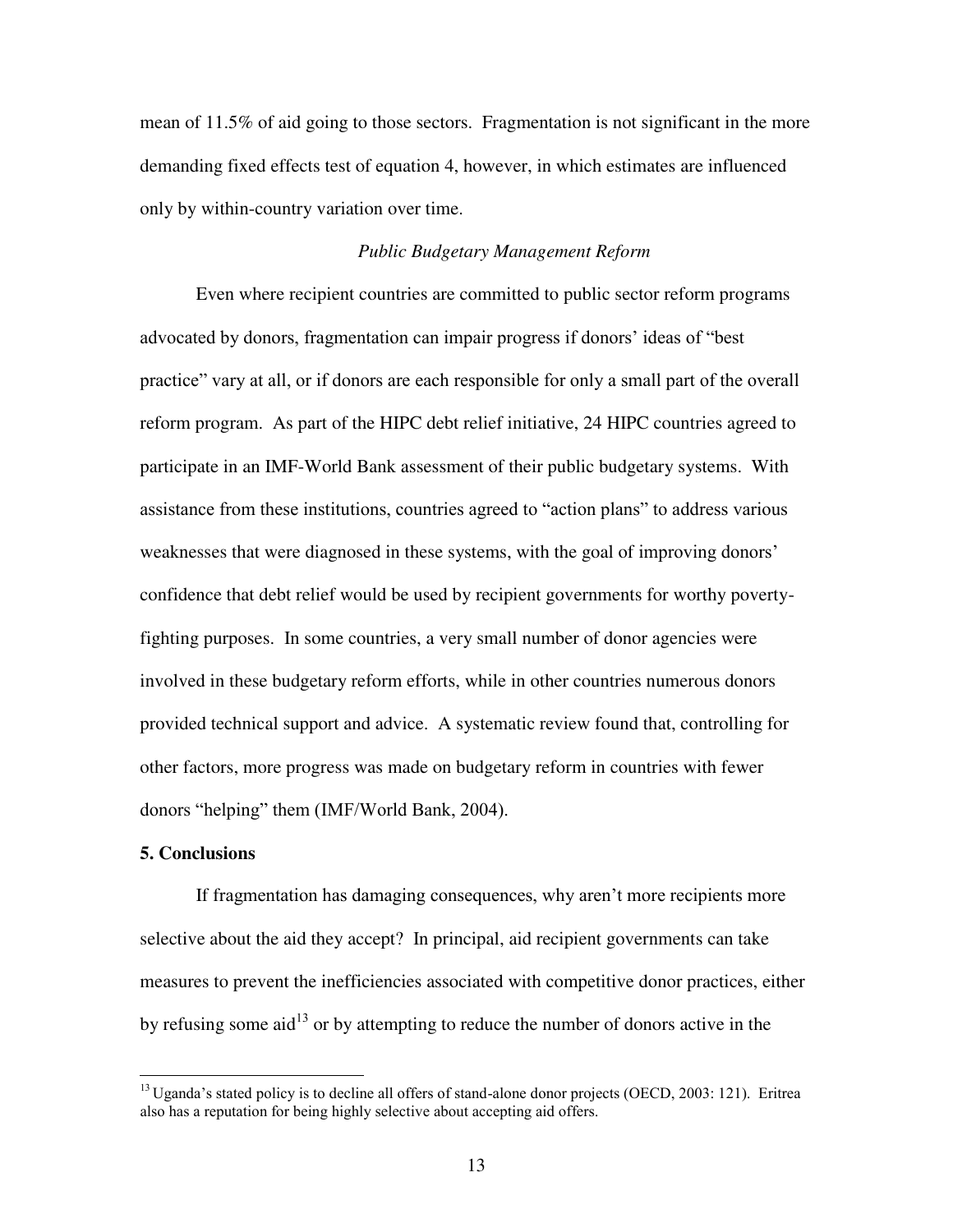country (or, at least, the number active in each sector). In practice, principal-agent problems within the recipient country, either between a government with short time horizons and its citizens, or between line ministries and central ministries (Wuyts, 1996: 742; van de Walle, 2001: 208), often reduce the government's ability or willingness to curtail donor activities that are destructive for the long-run development of the country overall. For political leaders without sufficiently lengthy time horizons, the short-term personal benefits of corruption and patronage practices often outweigh the long-term costs of subverting administrative capacity (and judicial systems); insecure leaders treat the rational-legal order essential for development as a common-pool resource (van de Walle, 2001).

At least in some cases, therefore, poor people in recipient countries could be made better off if donors organized to undertake measures aimed at reducing fragmentation. This does not mean that a donor cartel should decide on a sole or lead donor to be matched with each recipient. Each recipient could be encouraged to select for itself a lead donor, at least for each sector receiving significant volumes of aid. Presumably recipients would normally choose as its lead donor the one with the most relevant expertise (based on region or sector) or which comes with the least commercial/security objective baggage.

Strong political forces and other interests work against further increases in donor specialization by country or by sector, however. Leaving certain problems or countries for other donors to deal with exposes an aid agency to charges by NGOs or the media that it is irresponsibly under-funding critically important development problems.<sup>14</sup> Arcane

<sup>&</sup>lt;sup>14</sup> For example, a Washington Post editorial ("Action for AIDS," December 6 2003) complained that ―Australia has not given a cent‖ to the Global Fund to Fight AIDS, Tuberculosis and Malaria.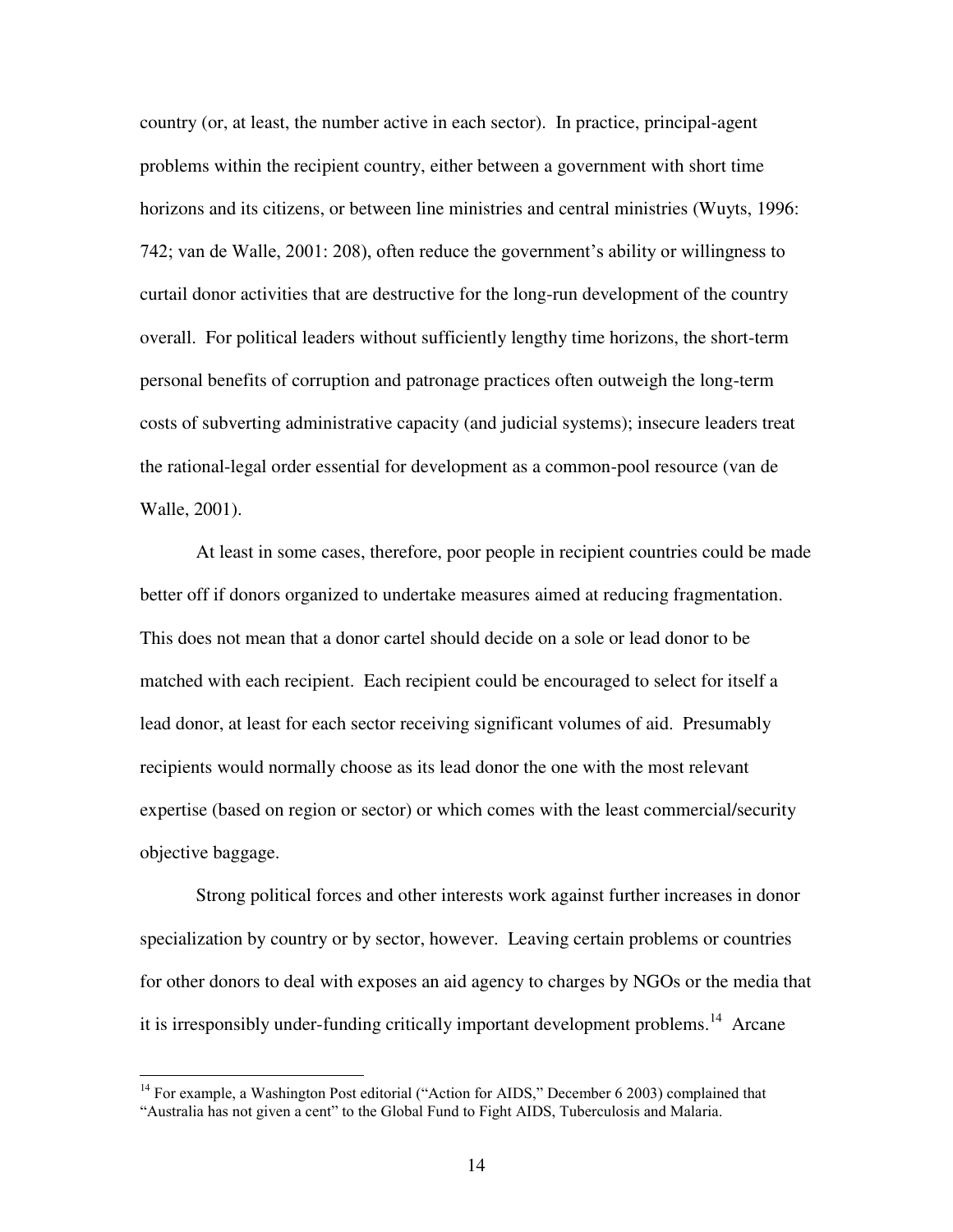justifications based on efficiency benefits of donor harmonization and comparative advantage are unlikely to be an effective public-relations response. Inter-agency funding could be a partial solution to this problem. Norway and Sweden both fund education and health sector programs in Ethiopia, but Sweden is arranging to channel its health funding through Norway, while Norway will channel its education funding through Sweden (OECD, 2003: 97).

Competition at the global level among aid agencies also tends to inhibit specialization; for example the World Bank attempts to establish intellectual leadership in as many development themes and sectors as possible. Despite the ongoing high-level harmonization initiatives by aid agencies, there remain grounds for skepticism that political and bureaucratic exigencies of donors will be trumped by demands for improved aid effectiveness (van de Walle, 2001: 233; OECD, 2003: 118).

 Publicizing various measures of donor performance, by the OECD DAC or by independent organizations such as the Center for Global Development, could marginally improve the incentives faced by aid agencies. Performance measures could include not only the share of aid that is tied, but also measures of how each donor proliferates aid across recipients and sectors (Acharya et al., 2003), the share of aid channeled through multilateral organizations, the number of missions and reports required relative to aid levels, and frequency of delegation to lead donors.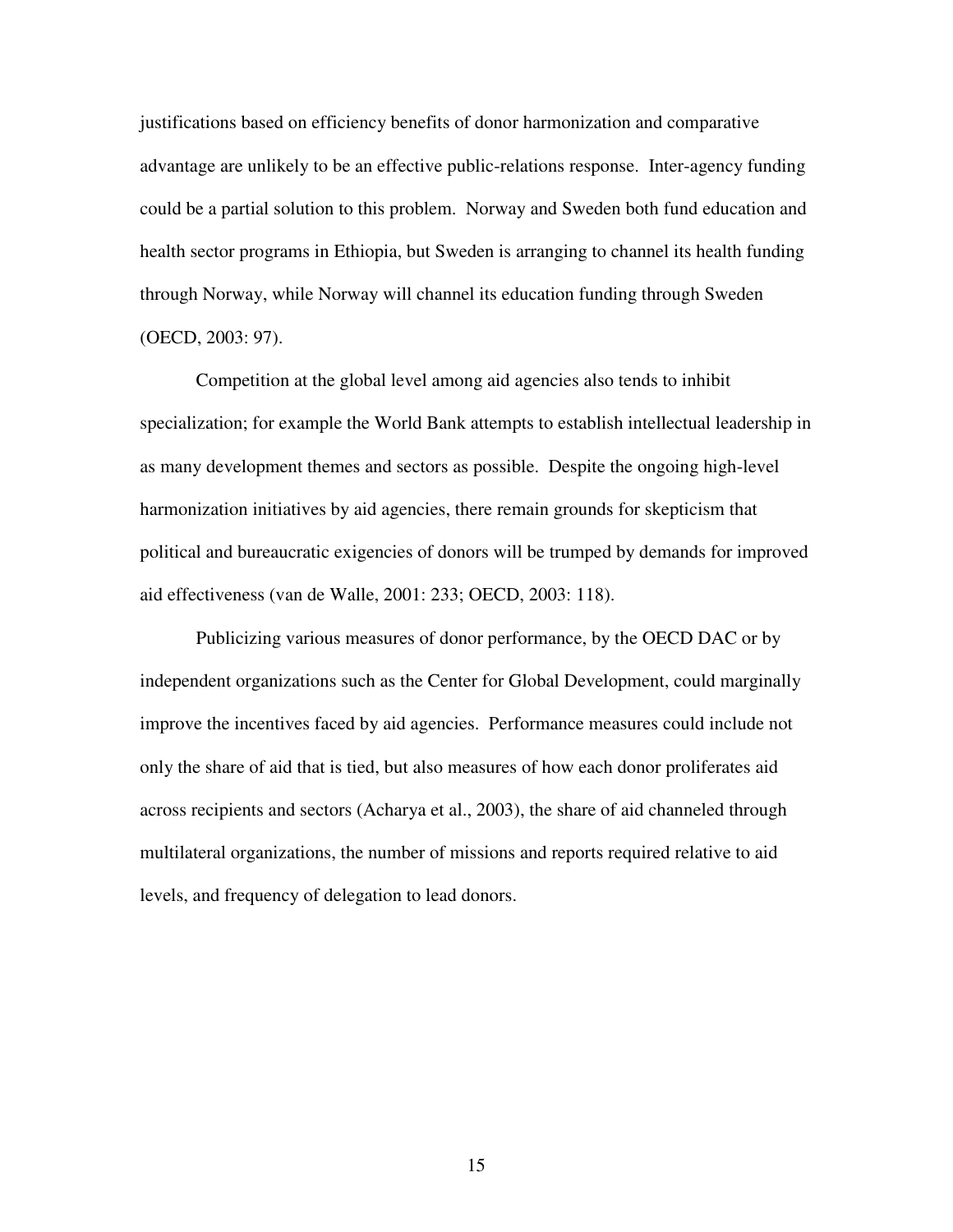| India        | 3013 |
|--------------|------|
| South Africa | 2393 |
| Tanzania     | 2382 |
| Mozambique   | 2147 |
| Bangladesh   | 1972 |
| Russia       | 1911 |
| Indonesia    | 1909 |
| Zimbabwe     | 1867 |
| Kenya        | 1833 |
| Ethiopia     | 1762 |

| Table 1                                           |
|---------------------------------------------------|
| Project Counts (start date of 1990 or subsequent) |
| Source: AidA, 2003 (Development Gateway)          |

### Table 2 Fragmentation and Proliferation by income and region groupings

|                               | AiDA<br>(agency) | AiDA<br>(donor) | <b>DAC</b> | Projects<br>(AiDA) |
|-------------------------------|------------------|-----------------|------------|--------------------|
| Low-income                    | .79              | .78             | .80        | 606                |
| Middle-income                 | .68              | .67             | .68        | 325                |
|                               |                  |                 |            |                    |
| Sub-Saharan Africa (45)       | .79              | .78             | .80        | 606                |
| East Europe/Central Asia (10) | .86              | .85             | .66        | 537                |
| South Asia $(6)$              | .81              | .80             | .85        | 809                |
| Middle East/North Africa (8)  | .80              | .79             | .75        | 242                |
| Latin America/Caribbean (18)  | .58              | .57             | .64        | 361                |
| East Asia/Pacific (22)        | .57              | .56             | .57        | 269                |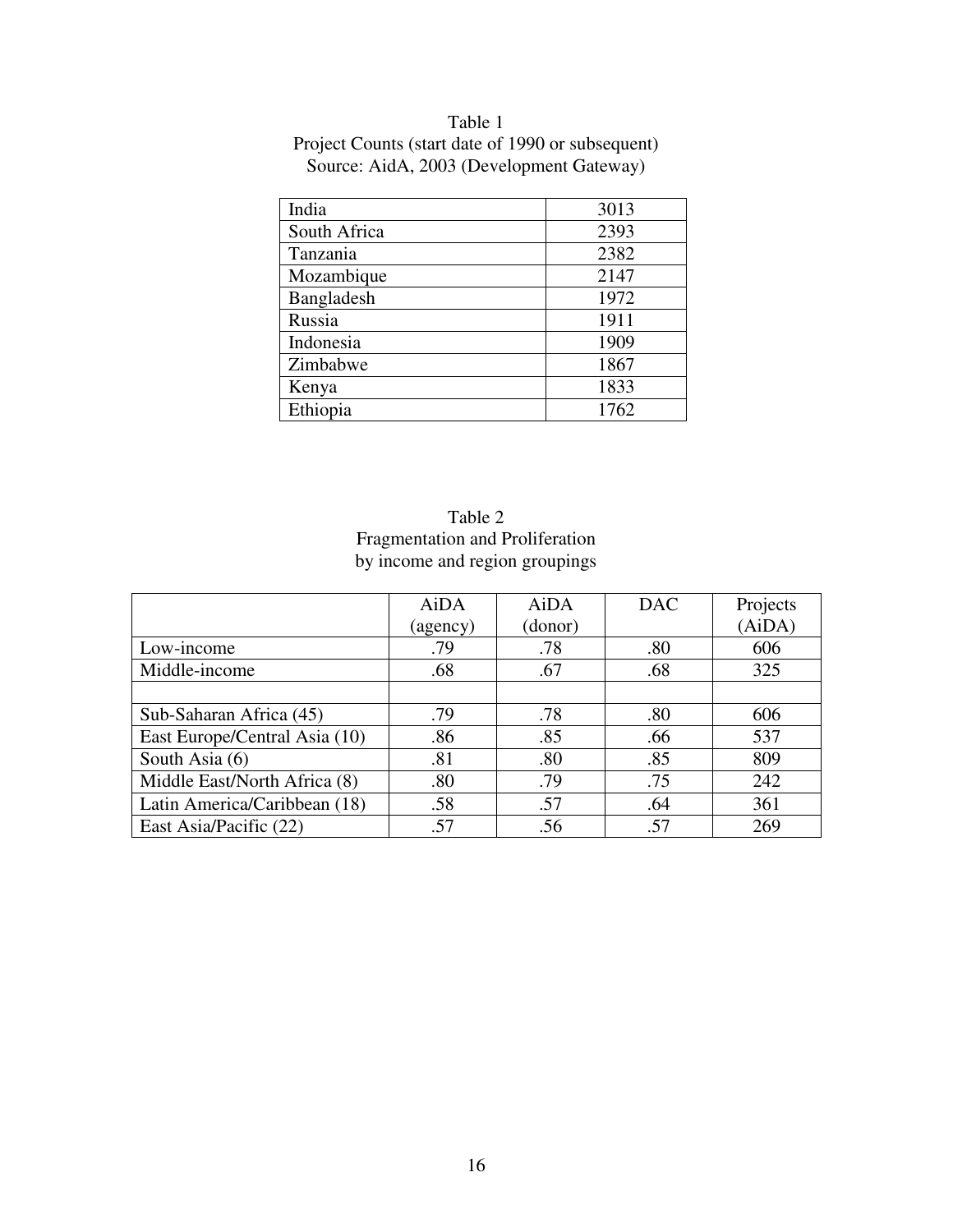| Equation                   | $\mathbf{1}$            | $\overline{2}$         | 3          | $\overline{4}$   |
|----------------------------|-------------------------|------------------------|------------|------------------|
| Dependent variable         | <b>AIDA</b><br>(agency) | <b>AIDA</b><br>(donor) | <b>DAC</b> | Project<br>count |
| Constant                   | 14.60                   | 12.87                  | 201.71     | $-3.50$          |
|                            | (44.27)                 | (43.97)                | (40.31)    | (1.52)           |
| Aid/GNI                    | 0.11                    | 0.12                   | $-0.20*$   | $0.02**$         |
|                            | (0.12)                  | (0.12)                 | (0.10)     | (0.01)           |
| Log GDP per capita,        | $-0.85$                 | $-0.68$                | $-13.21*$  | 0.04             |
| 1990                       | (3.53)                  | (3.52)                 | (3.52)     | (0.12)           |
| Log population,            | 4.48**                  | 4.46**                 | $-2.36$    | $0.58**$         |
| 1990                       | (1.56)                  | (1.54)                 | (1.31)     | (0.06)           |
| Latin                      | $-13.01*$               | $-12.84*$              | 1.26       | $0.59**$         |
| America/Caribbean          | (6.36)                  | (6.32)                 | (5.61)     | (0.21)           |
| <b>East Europe/Central</b> | $8.79**$                | $8.08*$                | $-7.04$    | $-0.26$          |
| Asia                       | (3.28)                  | (3.29)                 | (4.75)     | (0.27)           |
| Middle East/North          | $-0.66$                 | $-1.09$                | 4.46       | $-0.66$          |
| Africa                     | (7.84)                  | (7.45)                 | (5.59)     | (0.34)           |
| South Asia                 | 0.83                    | 1.04                   | 1.61       | 0.22             |
|                            | (5.83)                  | (5.83)                 | (2.60)     | (0.18)           |
| East Asia/Pacific          | $-12.70*$               | $-12.32*$              | $-12.27*$  | 0.19             |
|                            | (4.99)                  | (4.94)                 | (5.15)     | (0.20)           |
| $R^2$                      | .50                     | .49                    | .52        | .69              |
| Std. error of est.         | 13.9                    | 13.7                   | 12.8       | 0.65             |
| Mean, dep. var.            | 73.6                    | 72.9                   | 75.6       | 5.63             |

Table 3 Correlates of Donor Fragmentation

Sample includes countries with aid's share of GDP exceeding 2%. Sample size is 89 in equations 1-2 and 4, and 90 in equation 3. Robust standard errors are in parentheses. A \* (\*\*) indicates significance at .05 (.01) for two-tailed tests. Dependent variable is fragmentation index in equations 1-3 (multiplied by 100) and log of projects count in equation 4. Dependent variables are based on AiDA projects with start dates of 1990 or later in equations 1-2 and 4, and for equation 3 is the average over 1990-2001 of annual values constructed from DAC disbursements data.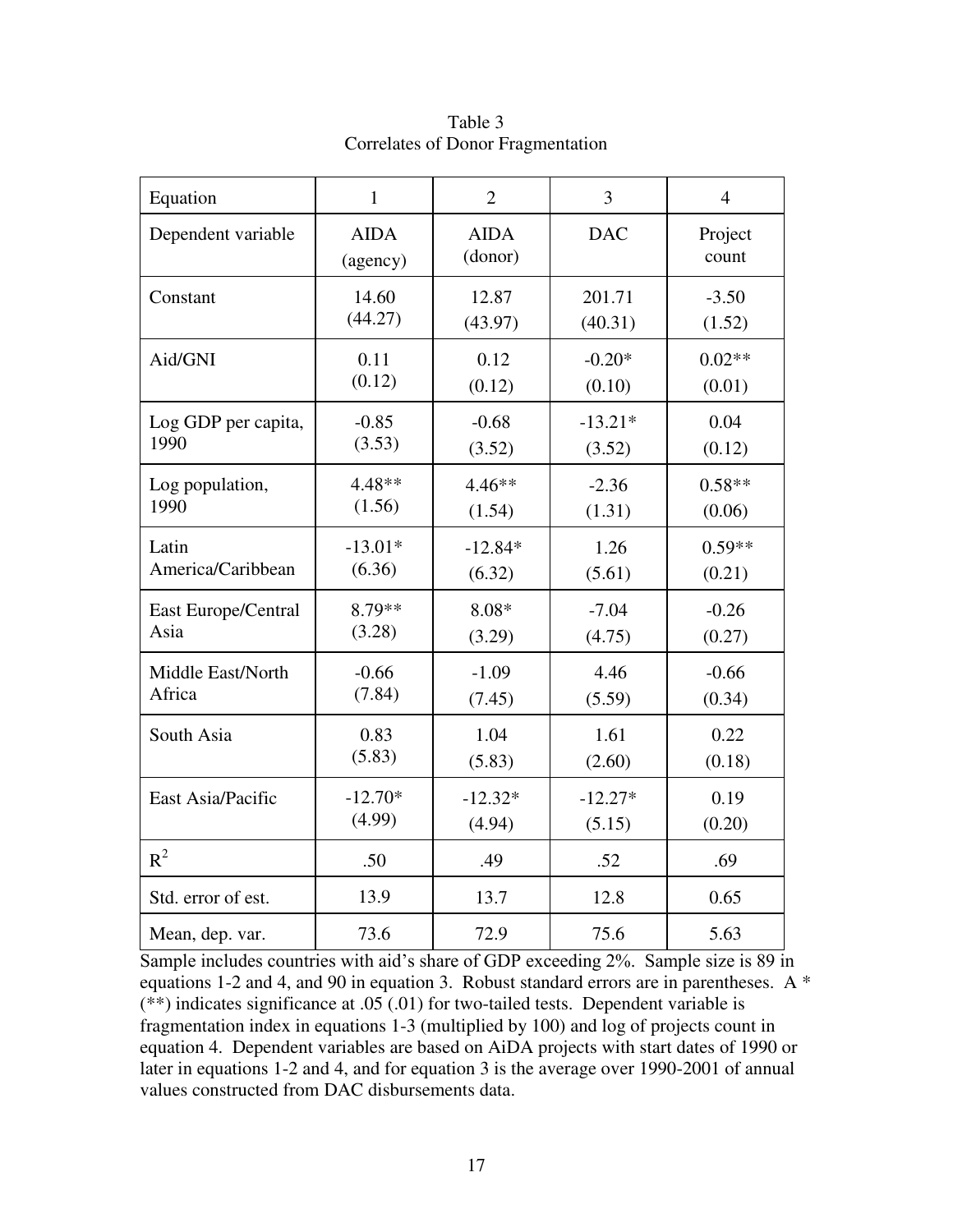| Equation               | 1                                        | $\overline{2}$        | 3                          | $\overline{4}$        |
|------------------------|------------------------------------------|-----------------------|----------------------------|-----------------------|
| Dependent variable     | Capital expenditure as share of<br>total |                       | Social sector share of aid |                       |
| Method                 | Random effects                           | <b>Fixed effects</b>  | Random effects             | <b>Fixed effects</b>  |
| Year                   | $-0.396**$<br>(0.035)                    | $-0.666**$<br>(0.056) | $0.461**$<br>(0.037)       | $0.576**$<br>(0.082)  |
| Log GDP per<br>capita  | 3.796**<br>(0.898)                       | 10.809**<br>(1.163)   | $-0.449$<br>(0.512)        | 1.196<br>(1.502)      |
| Log population         | 0.081<br>(0.586)                         | 8.684**<br>(2.014)    | $-0.854**$<br>(0.221)      | $-6.078*$<br>(3.009)  |
| Aid/GNI $(\%)$         | $-0.045$<br>(0.153)                      | $-0.040$<br>(0.153)   | $-0.136**$<br>(0.039)      | $-0.165**$<br>(0.047) |
| Fragmentation<br>(DAC) | 0.368<br>(1.734)                         | 0.211<br>(1.717)      | $4.583**$<br>(1.745)       | 0.620<br>(2.328)      |
| Aid*fragmentation      | $0.393*$<br>(0.185)                      | $0.368*$<br>(0.186)   |                            |                       |
| N                      | 1338                                     |                       | 2867                       |                       |
| $R^2$ (within group)   | .13                                      | .16                   | .05                        | .05                   |
| Mean, dep. var.        | 21.8                                     |                       | 11.5                       |                       |

Table 4 Donor Fragmentation and Distortion of Public Expenditures

Dependent variable in equations 1 and 2 is capital expenditure as a percentage of all central government expenditure (capital and current). Dependent variable in equations 3 and 4 is health and education sector aid as a percentage of all official development assistance. A  $*(**)$  indicates significance at .05 (.01) for two-tailed tests.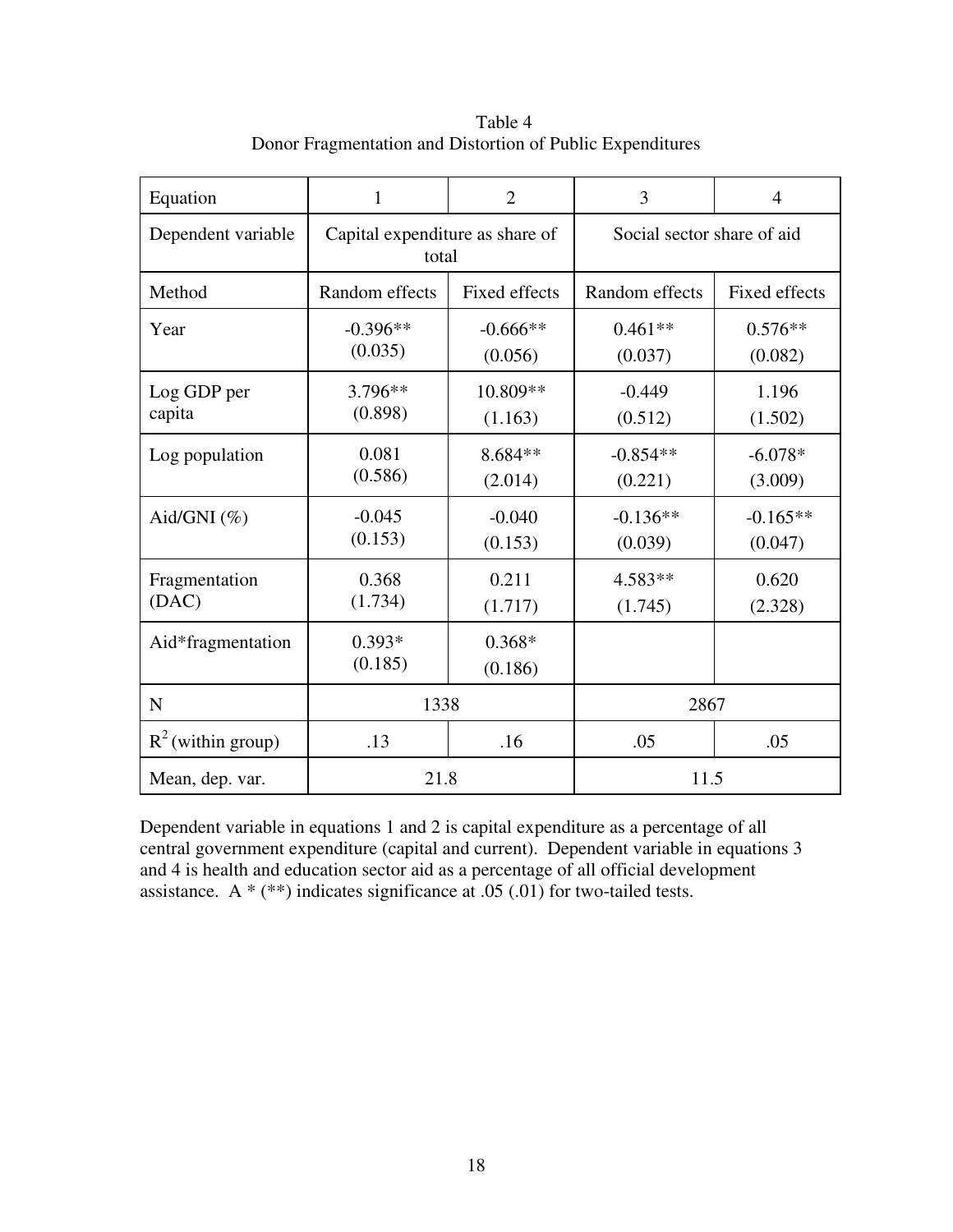#### References

Acharya, Arnab; Ana Fuzzo de Lima and Mick Moore (2003). "The Proliferators: Transactions Costs and the Value of Aid." Institute of Development Studies.

Arndt, Channing (2000). "Technical Cooperation." In Foreign Aid and Development: *Lessons Learnt and Directions for the Future*, edited by F. Tarp. London: Routledge.

Azam, Jean-Paul; Shantayanan Devarajan and Stephen A. O'Connell (2002). ―Equilibrium Aid Dependence.‖ Unpublished manuscript, University of Toulouse.

Belton, Rachel (2003). "Rebuilding Iraq: No Job For a Coalition." *Washington Post*, April 28 (op-ed page).

Berg, Elliot (1993). *Rethinking Technical Cooperation: Reforms for Capacity Building in Africa*. New York: UNDP.

Brautigam, Deborah (2000). *Aid dependence and governance*. Stockholm: Almqvist & Wiksell International.

Burkhalter, Holly (2004). "Misplaced Help in the AIDS Fight." Washington Post, May 25, A17 (op-ed page).

Degnbol-Martinussen, John and Poul Engberg-Pedersen (2003). *Aid: Understanding International Development Cooperation*. London: Zed Books.

DeLong, J. Bradford and Barry Eichengreen (1993). "The Marshall Plan: History's Most Successful Structural Adjustment Program.‖ In *Postwar Economic Reconstruction and Lessons for the East Today*, edited by Rudiger Dornbusch, Wilhelm Nolling, and Richard Layard. Cambridge, MA: MIT Press.

Easterly, William (2003). "The Cartel of Good Intentions: The Problem of Bureaucracy in Foreign Aid." *Journal of Policy Reform* 5(4): 1-28.

Fallon, Peter R. and Luiz A. Pereira da Silva (1994). "Recognizing Labor Market Constraints: Government-Donor Competition for Manpower in Mozambique." In *Rehabilitating Government: Pay and Employment Reform in Africa*, edited by D. L. Lindauer and Barbara Nunberg. Washington DC: The World Bank.

IMF/World Bank (2004). *Update on Implementation of Action Plans to Strengthen Capacity of HIPCS to Track Poverty-Reducing Public Spending*. Washington DC.

Jepma, Catrinus J. (1991). *The Tying of Aid*. Paris: OECD Development Center.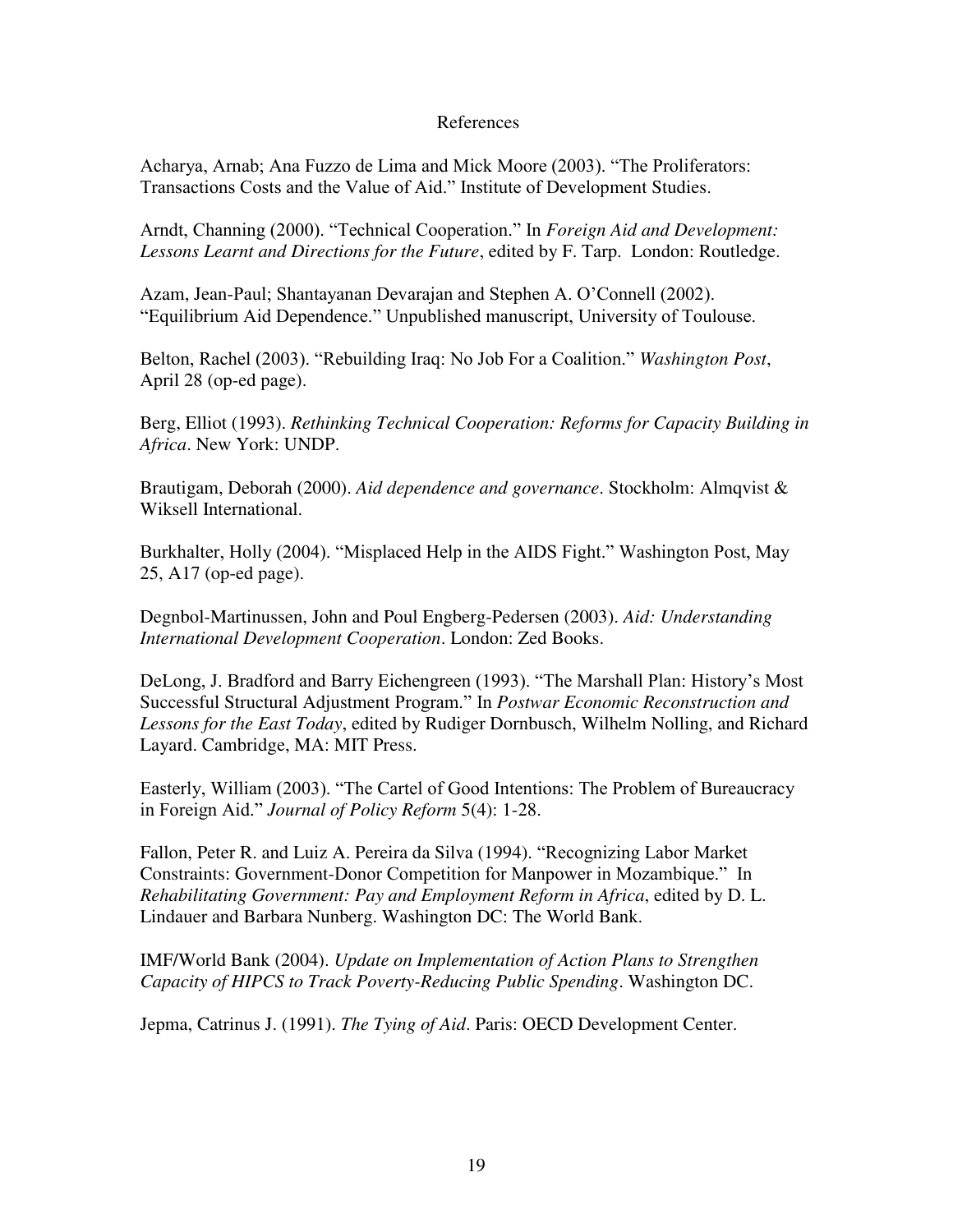Kanbur, Ravi and Todd Sandler (1999). *The Future of Development Assistance: Common Pools and International Public Goods*. ODC Policy Essay No. 25. Washington DC: Overseas Development Council.

Knack, Stephen and Aminur Rahman (2004). "Donor Fragmentation and Bureaucratic Quality in Aid Recipients." World Bank Policy Research Working Paper 3186.

Morss, Elliott R. (1984). "Institutional Destruction Resulting from Donor and Project Proliferation in Sub-Saharan African Countries.‖ *World Development* 12(4): 465-70.

OECD (2004). *Geographical Distribution of Financial Flows to Aid Recipients 1998- 2002* (CD-ROM). Paris: OECD Development Assistance Committee.

OECD (2003). *Harmonizing Donor Practices for Effective Aid Delivery*. Paris: OECD.

O'Connell, Stephen A. and Charles C. Soludo (2001). "Aid Intensity in Africa." *World Development* 29(9): 1527-52.

UNDP (2003). *Human Development Report 2003*. New York: Oxford University Press.

Van de Walle, Nicolas (2001). *African Economies and the Politics of Permanent Crisis*. Cambridge: Cambridge University Press.

Van de Walle, Nicolas and Timothy Johnston (1996). *Improving Aid to Africa*. ODC Policy Essay No. 21. Washington DC: Overseas Development Council.

World Bank (2003). "Cutting the Red Tape: Better Aid Delivery Through Better Donor Coordination.‖ Press Release, February 21. Washington, DC.

World Bank (2001). *The Drive to Partnership: Aid Coordination and the World Bank*. Operations Evaluation Department. Washington, DC.

World Bank (1998). *Assessing aid: What works, what doesn't, and why*. New York: Oxford University Press.

Wuyts, Marc (1996). "Foreign Aid, Structural Adjustment, and Public Management: The Mozambican Experience.‖ *Development and Change* 27: 717-49.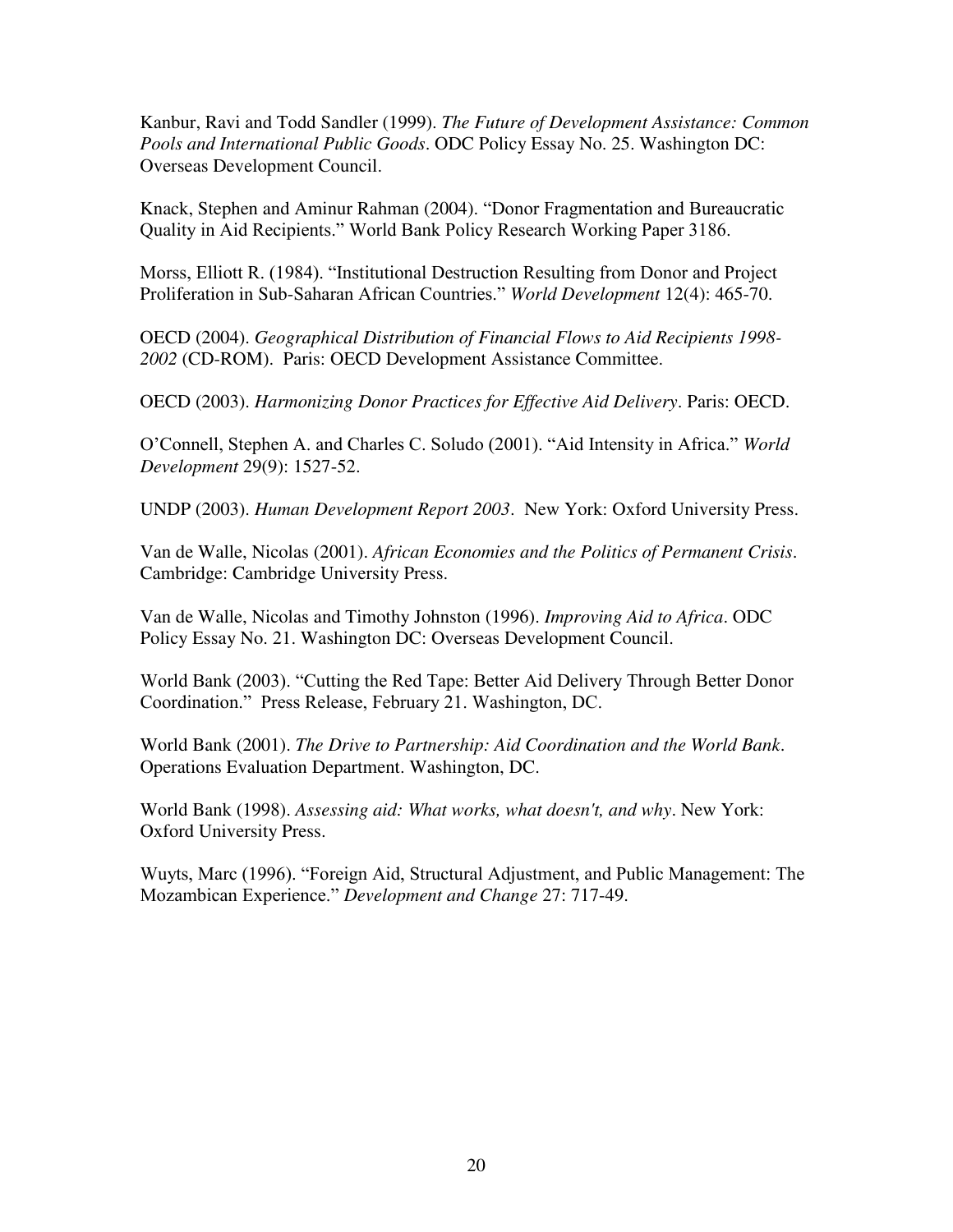

figure 1